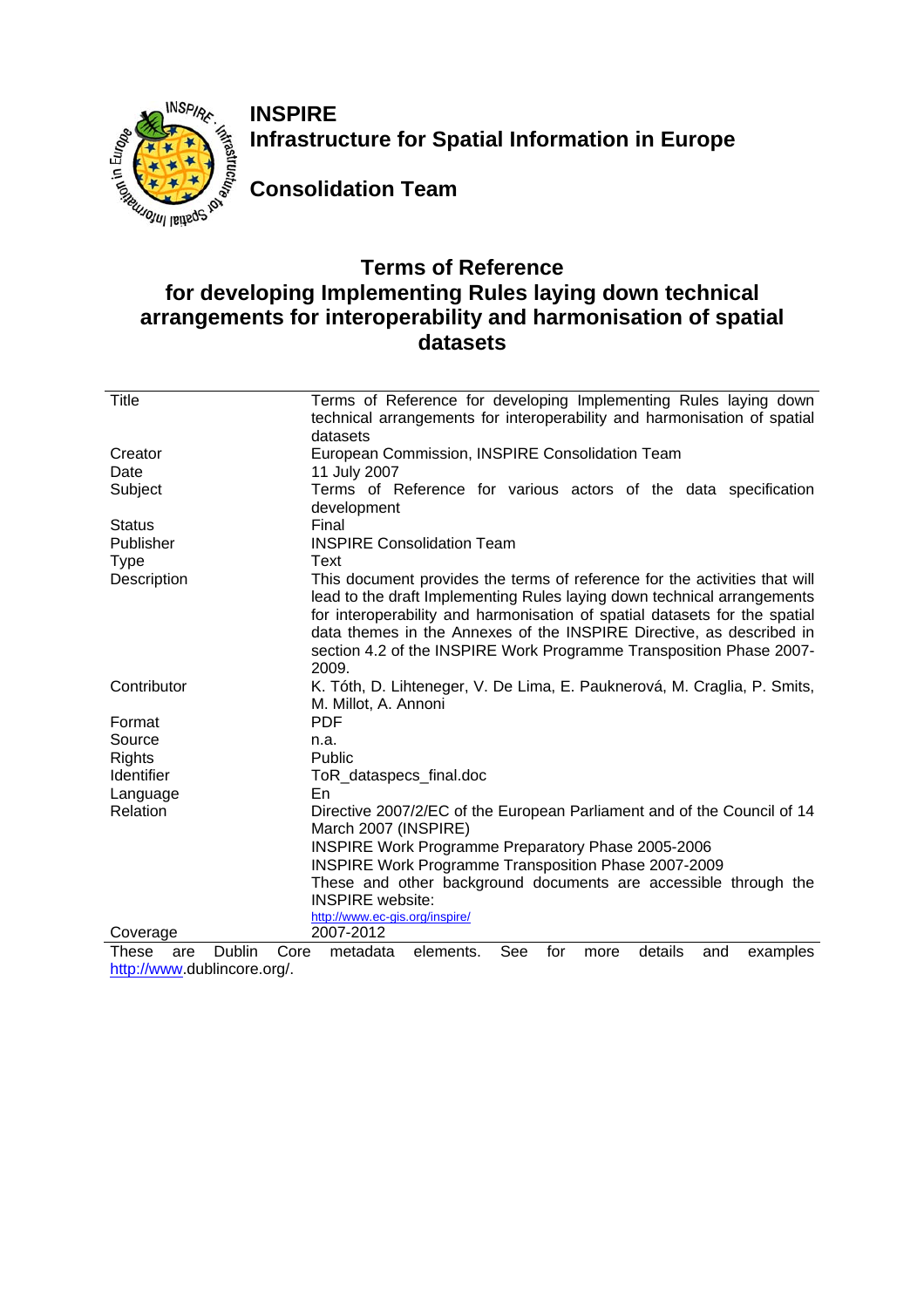| <b>INSPIRE Consolidation Team</b> | Reference: ToR dataspecs final.doc |              |
|-----------------------------------|------------------------------------|--------------|
| Data Specifications - TOR         | 11-07-2007                         | Page 2 of 20 |

# **Abbreviations**

| <b>CEN</b>     | European Committee for Standardization                   |
|----------------|----------------------------------------------------------|
| CT.            | <b>Consolidation Team</b>                                |
| DG             | Directorate General                                      |
| DS             | Data Specifications                                      |
| <b>DSS</b>     | Data and service sharing                                 |
| DT             | <b>Drafting Team</b>                                     |
| EC             | <b>European Commission</b>                               |
| EEA            | <b>European Environment Agency</b>                       |
| Eionet         | European Environment Information and Observation Network |
| EU             | European Union                                           |
| FP6/7          | Sixth/seventh framework programme for research           |
| <b>GCM</b>     | Generic Conceptual Model                                 |
| <b>GMES</b>    | Global Monitoring for Environment and Security           |
| <b>INSPIRE</b> | Infrastructure for Spatial Information in Europe         |
| IRI            | Implementing Rule                                        |
| <b>ISO</b>     | International Organisation for Standardization           |
| ΙT             | Information Technology                                   |
| <b>JRC</b>     | <b>Joint Research Centre</b>                             |
| <b>LMO</b>     | <b>Legally Mandated Organisations</b>                    |
| MD             | Metadata                                                 |
| MR.            | Monitoring and Reporting                                 |
| МS             | <b>Member State</b>                                      |
| <b>NS</b>      | <b>Network Services</b>                                  |
| <b>SDI</b>     | Spatial Data Infrastructure                              |
| <b>SDIC</b>    | <b>Spatial Data Interest Community</b>                   |
| ТC             | <b>Technical Committee</b>                               |
| <b>TOR</b>     | Terms of Reference                                       |
| <b>TWG</b>     | <b>Thematic Working Group</b>                            |
| WP             | Work Programme                                           |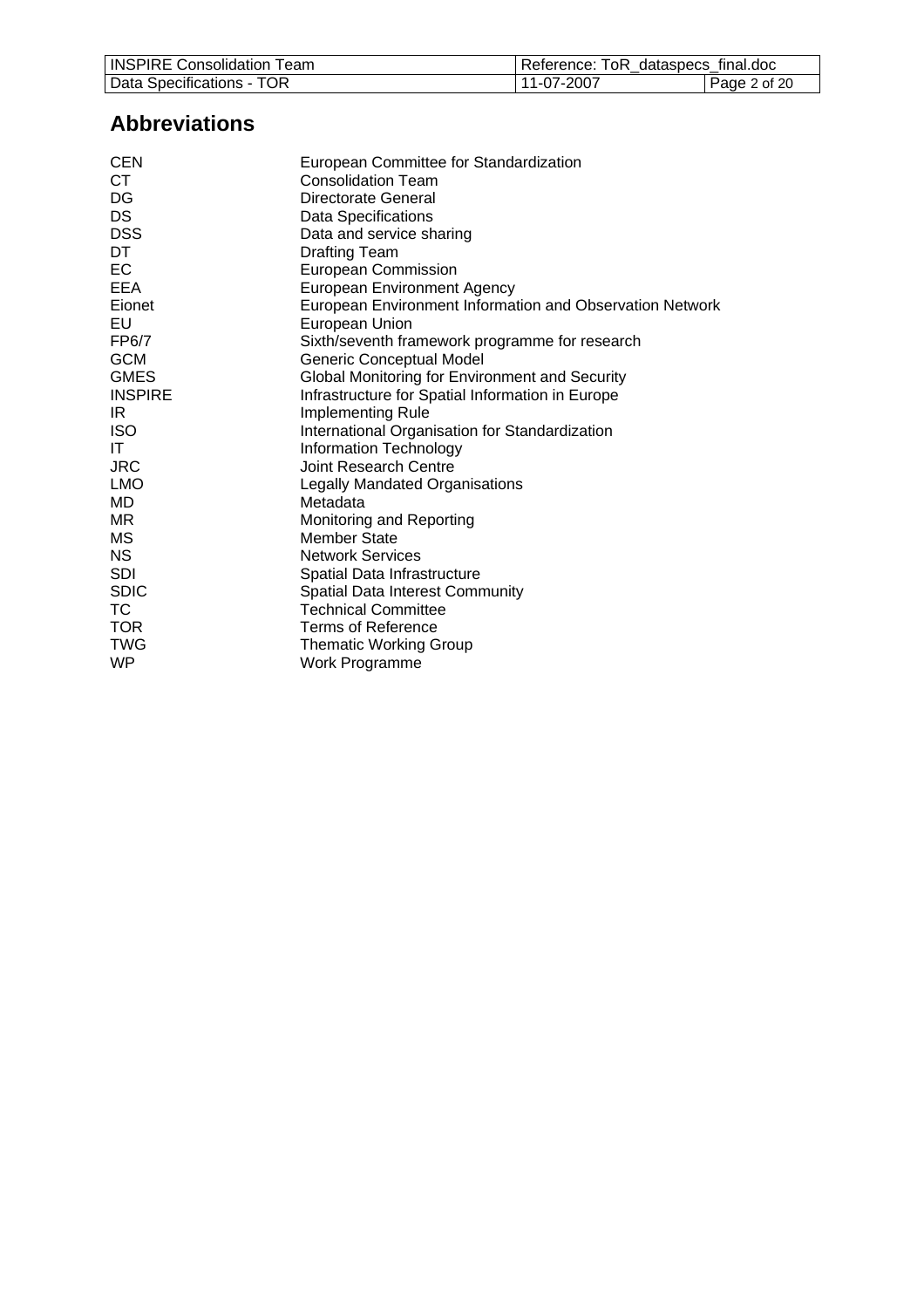| Infrastructure for Spatial Information in Europe |                           | Reference: ToR dataspecs final.doc |              |
|--------------------------------------------------|---------------------------|------------------------------------|--------------|
| Consolidation                                    | Data Specifications - TOR | Last modification 11-Jul-07        | Page 3 of 20 |
| Team                                             |                           |                                    |              |

# **Table of contents**

| 1              |       |                                                                              |  |
|----------------|-------|------------------------------------------------------------------------------|--|
| $\overline{2}$ |       |                                                                              |  |
|                | 2.1   |                                                                              |  |
|                | 2.1.1 |                                                                              |  |
|                | 2.1.2 |                                                                              |  |
|                | 2.1.3 |                                                                              |  |
|                | 2.1.4 |                                                                              |  |
|                | 2.2   | The Spatial Data Interest Communities and Legally Mandated Organisations  11 |  |
|                | 2.2.1 |                                                                              |  |
|                | 2.2.2 |                                                                              |  |
|                | 2.2.3 |                                                                              |  |
|                | 2.2.4 |                                                                              |  |
|                | 2.3   |                                                                              |  |
|                | 2.3.1 |                                                                              |  |
|                | 2.3.2 |                                                                              |  |
|                | 2.3.3 |                                                                              |  |
|                | 2.3.4 |                                                                              |  |
|                | 2.4   |                                                                              |  |
|                | 2.4.1 |                                                                              |  |
|                | 2.4.2 |                                                                              |  |
|                | 243   |                                                                              |  |
|                | 2.4.4 |                                                                              |  |
|                | 2.5   |                                                                              |  |
|                | 2.5.1 |                                                                              |  |
|                | 2.5.2 |                                                                              |  |
|                | 2.5.3 |                                                                              |  |
|                | 2.5.4 |                                                                              |  |
|                | 2.6   |                                                                              |  |
|                | 2.6.1 |                                                                              |  |
|                | 2.6.2 |                                                                              |  |
|                | 2.6.3 |                                                                              |  |
|                | 2.6.4 |                                                                              |  |
|                | 2.7   |                                                                              |  |
|                | 2.7.1 |                                                                              |  |
|                | 2.7.2 |                                                                              |  |
|                | 2.7.3 |                                                                              |  |
|                | 2.7.4 |                                                                              |  |
|                | 2.8   |                                                                              |  |
|                | 2.8.1 |                                                                              |  |
|                | 2.8.2 |                                                                              |  |
|                | 2.8.3 |                                                                              |  |
|                | 2.8.4 |                                                                              |  |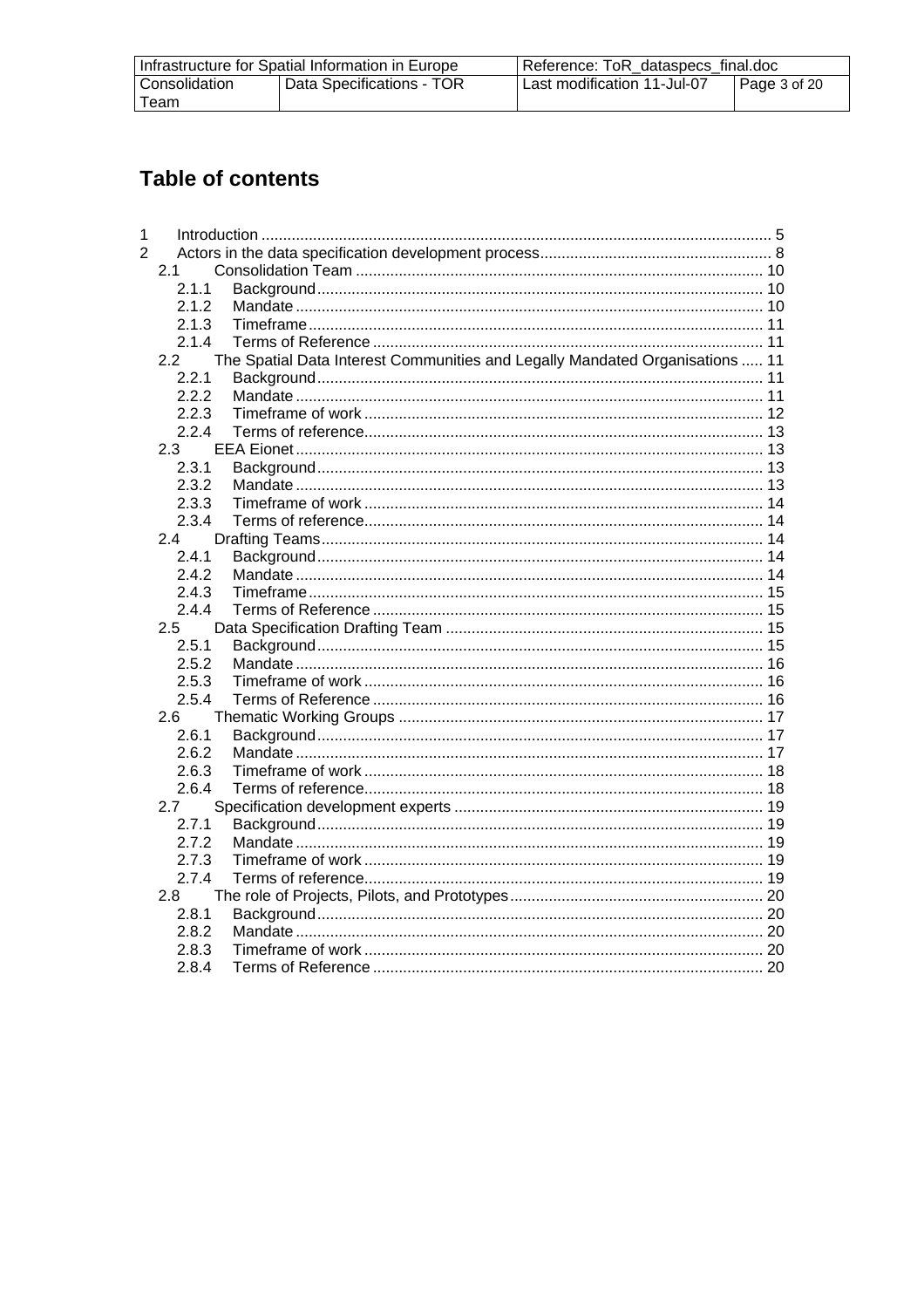| Infrastructure for Spatial Information in Europe |                           | Reference: ToR dataspecs final.doc |                      |
|--------------------------------------------------|---------------------------|------------------------------------|----------------------|
| Consolidation                                    | Data Specifications - TOR | Last modification 11-Jul-07        | $\vert$ Page 4 of 20 |
| $\tau$ eam                                       |                           |                                    |                      |

#### **Purpose of this document**

This document complements the INSPIRE work programme for the transposition Phase (2007-2009) by defining the terms of reference (TOR) of the actors involved in the development of the Implementing Rules (IR) laying down technical arrangements and, where applicable, harmonisation of spatial datasets and services (Art. 7 of Directive 2007/2/EC). **These TOR address only on the development of the harmonised data specifications** and not the specifications for services. The recent document does not replace the TOR published in the Wok Programme for the Preparatory Phase (2004-2006) but completes it with the description of new roles and the new actors.

These TOR are valid for data specification development of Annex I, II, and III spatial data themes. However, a detailed roadmap for Annex II and III has not been established yet; it will be the subject of the work programme for 2009-2012, although work on some Annex II and III spatial data themes may start earlier should stakeholders wish so. The deadlines in this document, if otherwise not stated, refer those related to data specification of Annex I themes.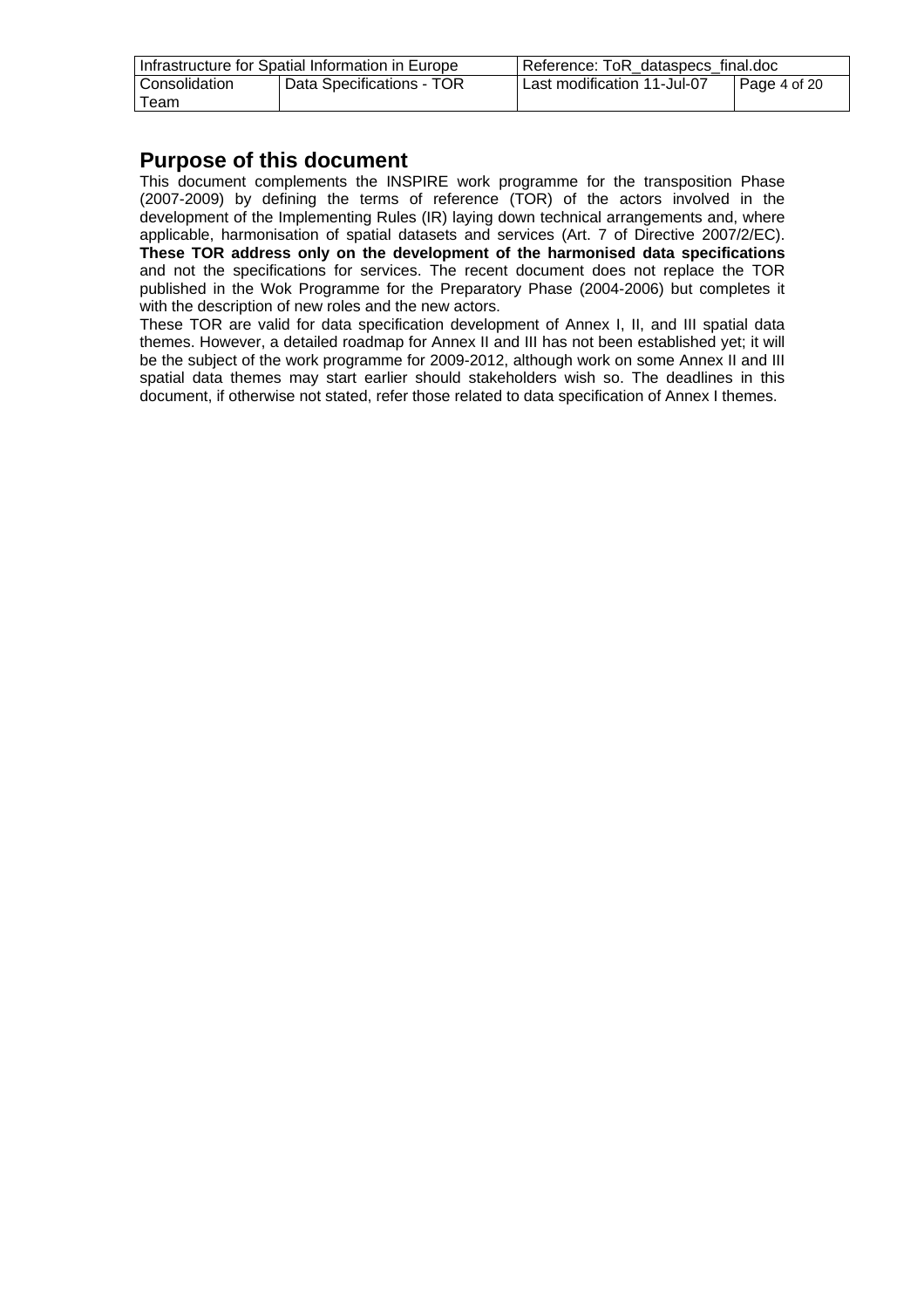<span id="page-4-0"></span>

| Infrastructure for Spatial Information in Europe |                           | Reference: ToR dataspecs final.doc          |  |
|--------------------------------------------------|---------------------------|---------------------------------------------|--|
| Consolidation                                    | Data Specifications - TOR | Last modification 11-Jul-07<br>Page 5 of 20 |  |
| Team                                             |                           |                                             |  |

# **1 Introduction**

"The Directive of the European Parliament and of the Council establishing an infrastructure for spatial information in the Community (INSPIRE)" has been formally approved by the Council of Europe and by the European Parliament on 29 January and 12 February 2007, respectively.

The INSPIRE Directive 2007/2/EC was published in the Official Journal the  $25<sup>th</sup>$  of April 2007<sup>[1](#page-4-0)</sup>, and entered into force on 15<sup>th</sup> of May, 2007.

Being a framework directive, INSPIRE defines the objectives to be achieved, while Member States define the way in which they will achieve these agreed objectives through the transposition of the Directive into national legislation. To provide coherence to the infrastructure, the Directive envisages the development of a series of Implementing Rules (IRs) to be approved by the INSPIRE Committee. Details of the IRs required and their timetable are included in the INSPIRE Roadmap (Section 2.6 of the INSPIRE Work programme for the Transposition Phase [2](#page-4-0)007-2009<sup>2</sup>).

This document refers to the development of IRs laying down technical arrangements for interoperability and, when practicable, harmonisation of spatial datasets. The process is divided in two phases.

- Development of conceptual framework and specification methodology. This work started in the preparatory phase and will be concluded early in the transposition phase.
- Development of data specifications for the 34 themes listed in Annex I, II, and III of the Directive. This work will be carried out based on the conceptual framework and specification methodology, based on the INSPIRE roadmap.

The data specification developed in the second step will be become part of the IRs. The deliverables of the first step are useful in order to establish the data specifications, but will not be part of any IR.

The IRs for data specifications need to be adopted within two years after entry into force of the INSPIRE Directive for data sets corresponding to the data themes in the Annex I and within 5 years for those covered in Annex II and III (Article 9).

An IR adopted for interoperability and where practical for harmonisation of spatial data sets shall address the following harmonisation elements (Article 8):

- for Annex I, II, III (spatial data themes):
	- definition and classification of spatial objects,
	- geo-referencing;

l

- and for Annex I, II (spatial data themes):
	- common system of unique identifiers for spatial objects;
	- relationship between spatial objects;
	- key attributes and corresponding multilingual thesauri;
	- how to exchange the temporal dimension of the data;
	- how to exchange updates of the data.

Specifications for Annex III themes can go beyond the objectives of Article 7(4) of the INSPIRE Directive if the identified user needs require doing so and the potential data providers are supporting the initiative.

Other important issues related to the INSPIRE data specifications are (Article 10):

- 3rd parties shall have access to these specifications at conditions not restricting their use;
- Cross-border issues shall be agreed on.

The INSPIRE Work Programme for the Transposition Phase has defined the basic principles and organisational framework for a participative and transparent IR development process in

<sup>1</sup> <http://eur-lex.europa.eu/JOHtml.do?uri=OJ:L:2007:108:SOM:EN:HTML>

<sup>&</sup>lt;sup>2</sup> [http://www.ec-gis.org/inspire/reports/transposition/INSPIRE\\_IR\\_WP2007\\_2009\\_en.pdf](http://www.ec-gis.org/inspire/reports/transposition/INSPIRE_IR_WP2007_2009_en.pdf)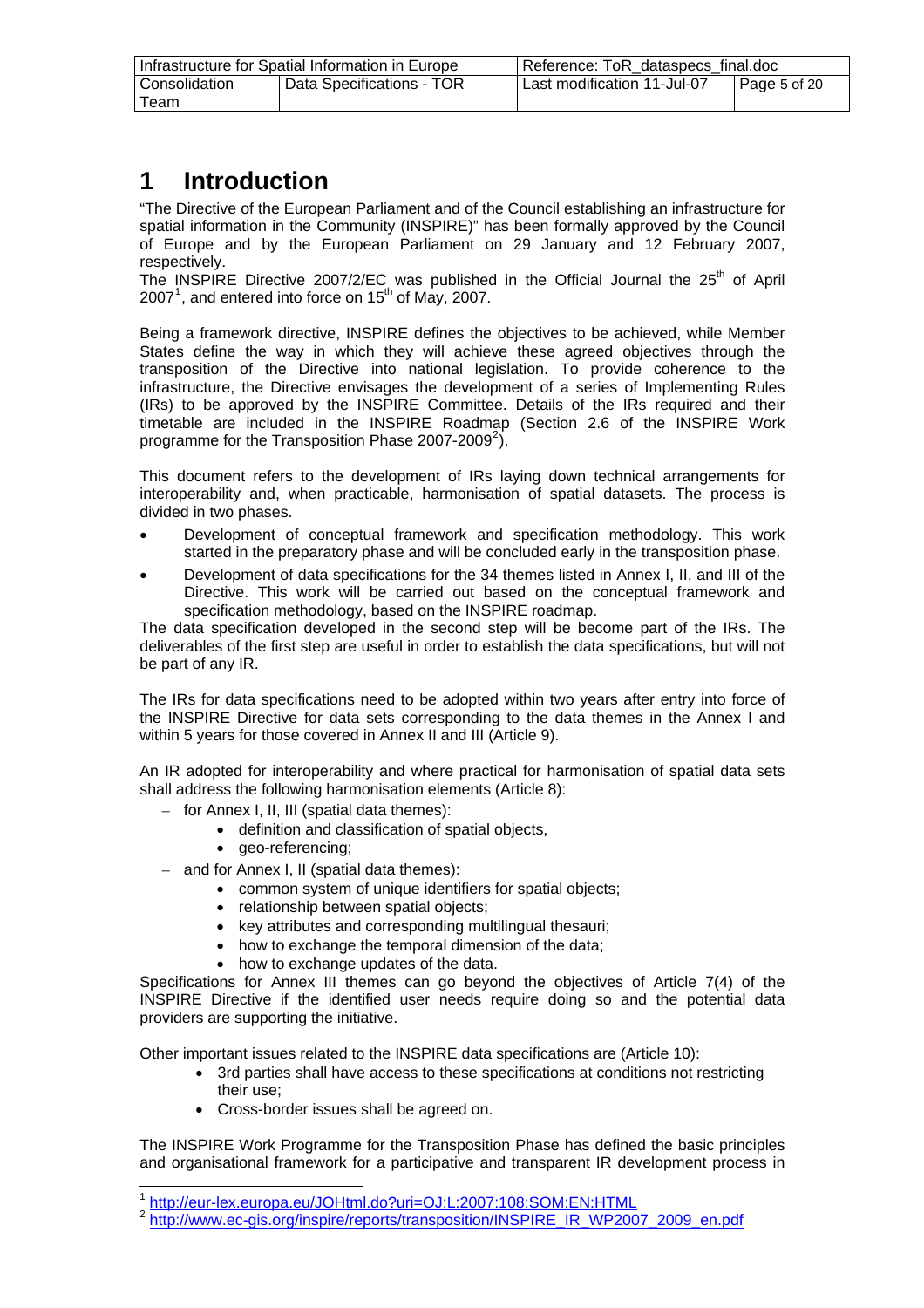<span id="page-5-0"></span>

| Infrastructure for Spatial Information in Europe |                             | Reference: ToR dataspecs final.doc                  |  |
|--------------------------------------------------|-----------------------------|-----------------------------------------------------|--|
| Consolidation                                    | I Data Specifications - TOR | Last modification 11-Jul-07<br>$\vert$ Page 6 of 20 |  |
| Team                                             |                             |                                                     |  |

field of data specifications. These specific measures are necessary to cope with the complexity of the specification development process and to address the broad field of knowledge required for specifying the 34 data themes listed in the annexes of the Directive.

The specification development will follow seven principles:

- I. Specify each data theme in only one designated IR; an IR may contain one or more data specifications;
- II. Ensure conformance to the INSPIRE General Conceptual Model (GCM) and overall consistency in specification development process by applying the common, agreed INSPIRE methodology;
- III. Involve the necessary domain expertise for each INSPIRE spatial data theme;
- IV. Analyse and take into account, when appropriate, the reference materials provided by the Spatial Data Interest Communities (SDICs), Legally Mandated Organisation (LMOs) and the Consolidation Team (CT);
- V. Document how user requirements, existing international initiatives and standards, feasibility, and cost-benefit considerations have been taken into account in the development of the IRs.
- VI. Utilise wherever possible existing organisational structures (e.g. European thematic networks like Eionet);
- VII. Guarantee a transparent and open process through consultations with relevant stakeholders.

Based on these principles the organisational structure shown in Fig. 1 has been proposed. The core concept of this structure is the use of 3 development scenarios depending on the amount of the work to be done to achieve the interoperability of datasets and services defined in Chapter III of the Directive.



**Figure 1** – Organisational structures of the 3 specification development scenario

**Scenario 1** applies when a community has already agreed INSPIRE compliant data specifications<sup>[3](#page-5-0)</sup> that have found widespread use. This community, involved in INSPIRE as a SDIC or LMO, may propose these specifications as candidate draft INSPIRE IRs. After a procedure that involves checking the proposed specifications against the user requirements

l

 $3$  Under the term "INSPIRE compliant data specifications" it is assumed a compliance to the principles and to the thematic extent of the themes from Annex I, II and III of the INSPIRE directive (2007/2/EC).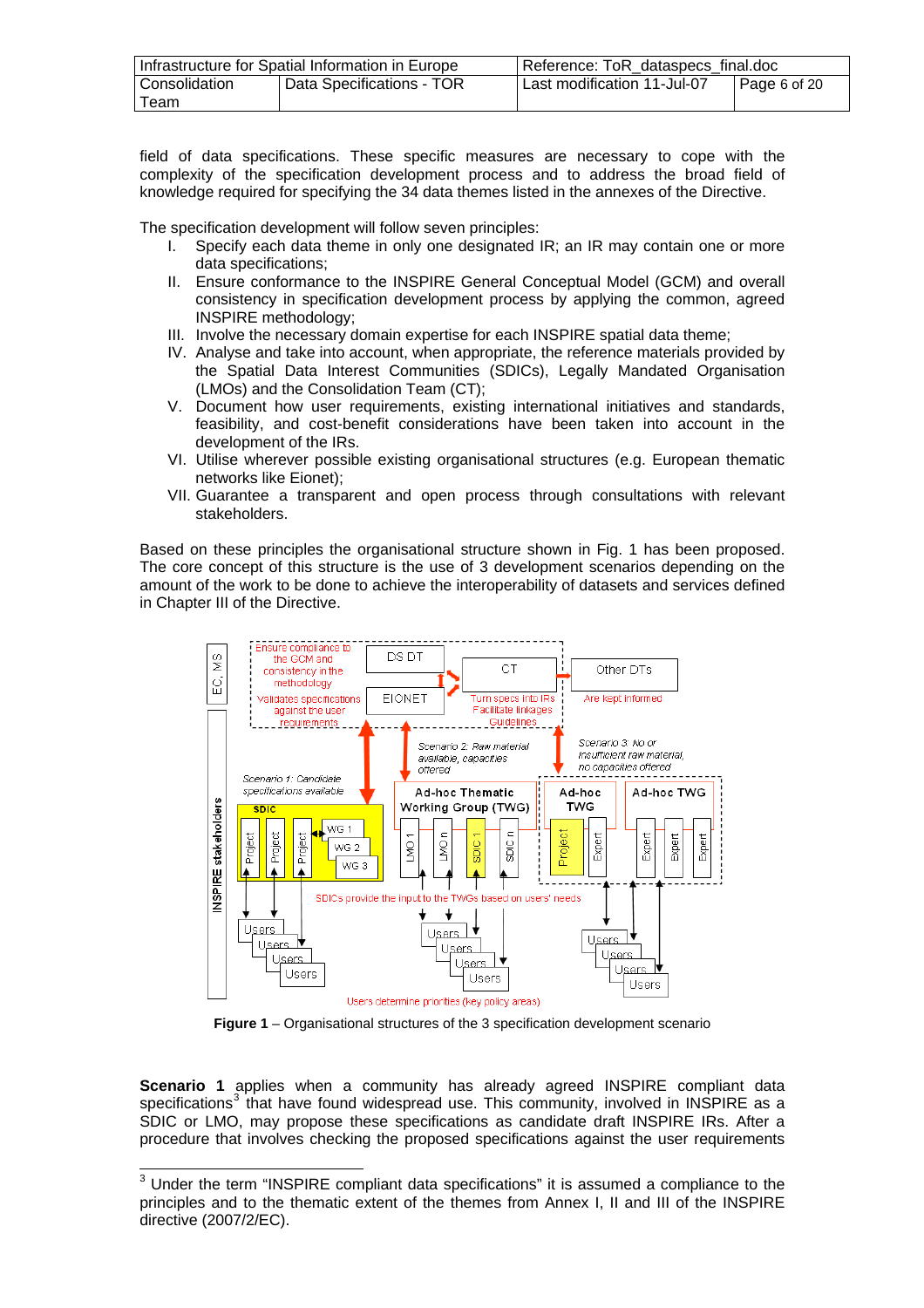| Infrastructure for Spatial Information in Europe |                           | Reference: ToR_dataspecs_final.doc |              |
|--------------------------------------------------|---------------------------|------------------------------------|--------------|
| Consolidation                                    | Data Specifications - TOR | Last modification 11-Jul-07        | Page 7 of 20 |
| Team                                             |                           |                                    |              |

and conformance with the GCM, the candidate specification will follow the consultation and testing cycle as described in the Work Programme of 2007-2009.

Intellectual Property Rights for all submitted candidate specifications may not be an obstacle for the INSPIRE Implementing Rule becoming publicly available free of charge.

**Scenario 2** applies when the proposed contributions and the reference materials are sufficient and appropriate for the given theme, however there is a need to streamline the cooperation within the various SDICs and LMOs, validate the proposed use-cases, and harmonise the specifications. For this purpose a Thematic Working Group (TWG) will be organised, which includes experts from SDICs or LMOs.

In case of **Scenario 3,** the proposed contributions to a spatial data theme are insufficient or completely missing. The IRs for spatial data themes that fall under this scenario will be developed by a TWG, that can either consist of experts selected by the CT, or of a Community-funded project to which the CT may assign additional experts.

Details of the specification development process are given in Chapter 4.2.3 of the Work programme Transposition Phase 2007-2009.

In the subsequent chapters each organisation component will be described in detail, together with their interactions and specific roles.

In addition to the various TOR provided in the following sections, more detailed information will be made available as a part of the Call for Expression of Interest to participate in the data specifications development.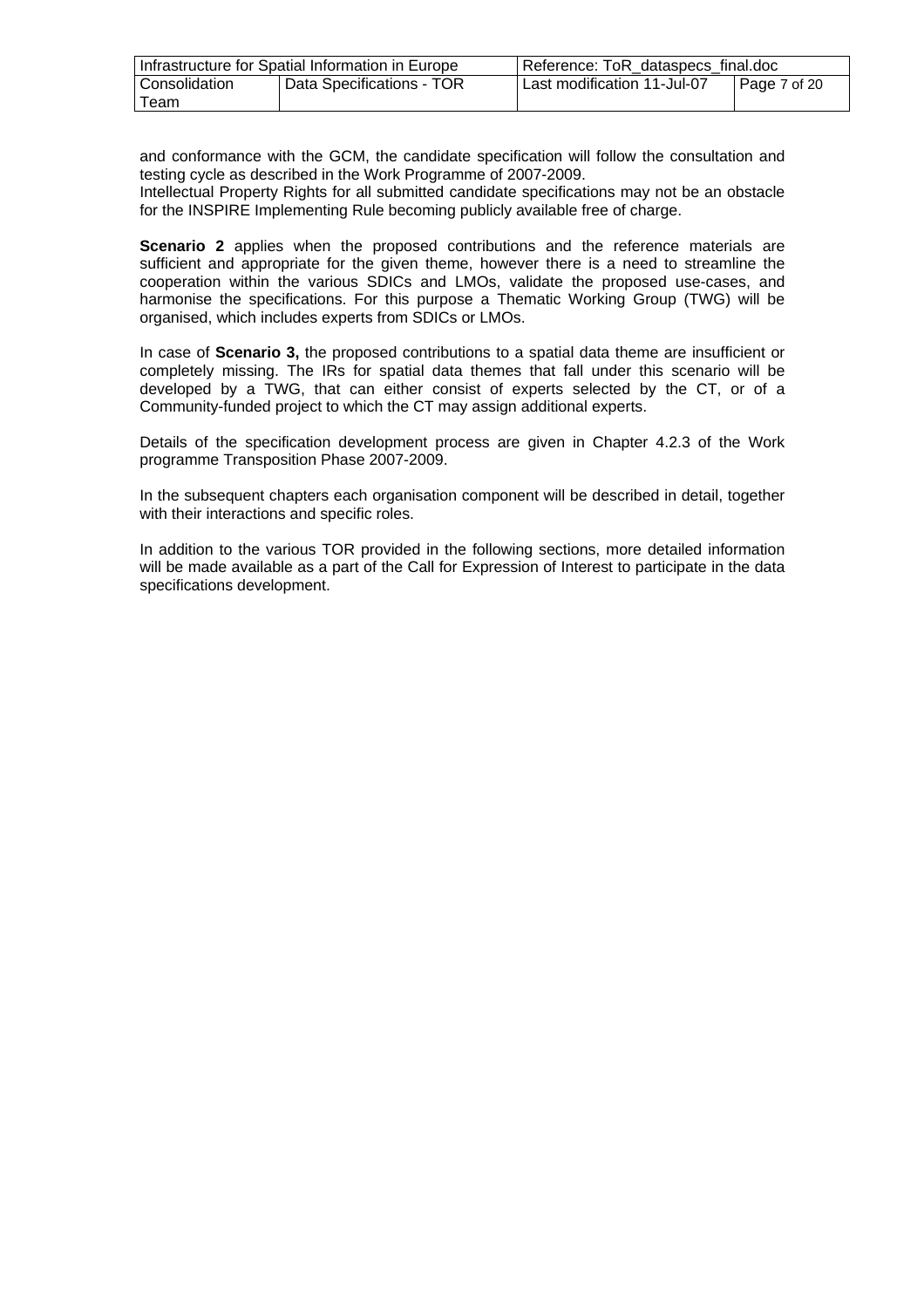<span id="page-7-0"></span>

| Infrastructure for Spatial Information in Europe |                           | Reference: ToR dataspecs final.doc                  |  |
|--------------------------------------------------|---------------------------|-----------------------------------------------------|--|
| Consolidation                                    | Data Specifications - TOR | Last modification 11-Jul-07<br>$\vert$ Page 8 of 20 |  |
| Team                                             |                           |                                                     |  |

# **2 Actors in the data specification development process**

The development of the IRs laying down technical arrangements for interoperability and, where practicable, harmonisation of spatial datasets (further referred to as **data specifications**) will take place with wide involvement of the stakeholders associated in groups with distinct roles. Some of these groups, like SDICs, LMOs, Drafting Teams (DTs), and the CT have been introduced by the Work Programme and TOR of the preparatory phase  $(2004-2006)^4$  $(2004-2006)^4$  $(2004-2006)^4$ . Other groups are newly created or involved to meet the specific process and requirements of data specifications. In order to ensure that users are represented during the entire specification process, EEA/Eionet has been invited. Knowledge of domains necessary for specification of the spatial data themes will be bundled in the TWGs. The TWGs are composed of specification development experts.

The **Consolidation Team (CT)** consists of staff of the European Commission (DG Environment, Eurostat and JRC). Its role is to coordinate the IR development. DG Environment acts as the overall legislative and policy co-ordinator for INSPIRE, Eurostat acts as the overall implementation co-ordinator and supports the IR developments on data sharing and monitoring. JRC acts as the overall technical co-ordinator of INSPIRE, and is responsible for the development of IRs for metadata, data specification and network services. JRC guarantees the coherence with relevant standardisation initiatives and ensures the liaison with the European and international research community and their networks and is responsible for the technical coordination with other relevant EU and international initiatives, including the Global Monitoring for Environment and Security (GMES) and the Group on Earth Observation (GEO). JRC is also responsible for the development of the INSPIRE geo-portal.

**Spatial Data Interest Communities (SDICs)** bundle the human expertise of users, producers and transformers of spatial information, technical competence, financial resources and policies, with an interest to better use these resources for spatial data management and the development and operation of spatial information services. Through their activities they drive the demand for spatial data and spatial information services. Environmental monitoring, reporting and development of applications and services for environmental management are among the main driving forces behind the natural formation of SDICs. SDICs are best placed to know what spatial data is required in implementing different environmental tasks, ranging from local, regional, and national to Pan-European applications. They are expected to participate in the collections of the user requirements that will drive the specification process of the Implementing Rules.

**Legally Mandated Organisations (LMOs)** are all the Member States' public authorities, institutions and bodies who already got or will get a legal mandate to set up and run one or some of the components of national and regional SDIs, and which are eligible to become the MS' contributors to the ESDI for a particular component. These components cover all fields of activity targeted by INSPIRE and can be either of a technical nature, or of a policy and organisation related nature.

**European Environment Information and Observation Network (Eionet)[5](#page-7-0)** is a partnership network of the European Environment Agency (EEA) and its member and participating countries. It consists of the EEA itself, a number of European Topic Centres (ETCs) and a network of around 900 experts from 37 countries in over 300 national environment agencies and other bodies dealing with environmental information. The Eionet partnership is crucial to the EEA in supporting the collection and organisation of data and the development and dissemination of information.

**Drafting Teams (DTs)** are the groups of expert proposed by the SDICs and LMOs and selected by the CT to participate in the process of creation of IRs in the fields of metadata, network services, data sharing and (implementation) monitoring. They were set-up based on

<sup>&</sup>lt;sup>4</sup> Available on <http://www.ec-gis.org/inspire/> in the document archive

<sup>5</sup> <http://www.eea.europa.eu/>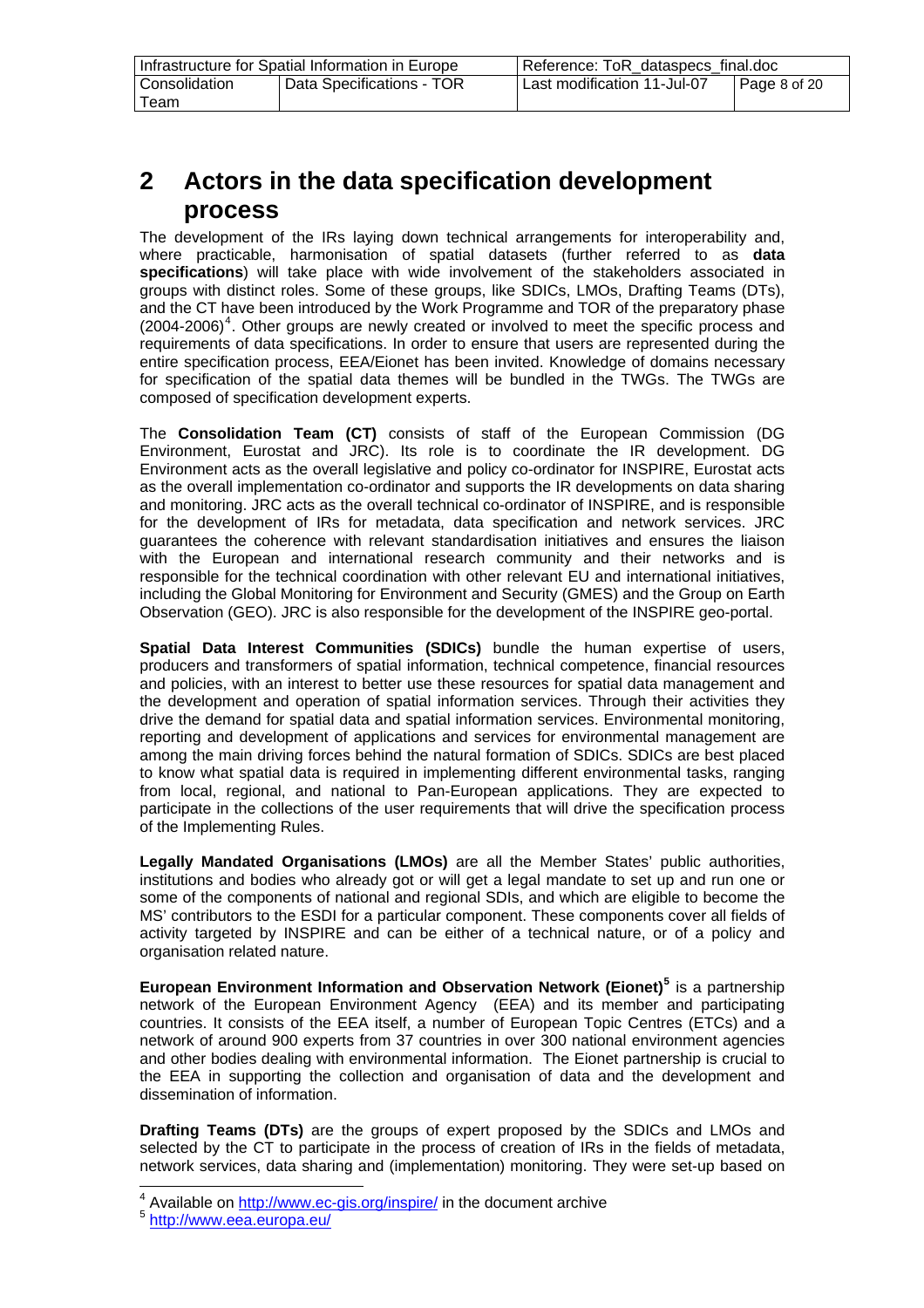| Infrastructure for Spatial Information in Europe |                           | Reference: ToR dataspecs final.doc |              |
|--------------------------------------------------|---------------------------|------------------------------------|--------------|
| Consolidation                                    | Data Specifications - TOR | Last modification 11-Jul-07        | Page 9 of 20 |
| Team                                             |                           |                                    |              |

the INSPIRE call published on  $9<sup>th</sup>$  March 2005, and their composition has since then evolved due to the availability of experts and changes in the requirements of the DTs.

**Data Specification Drafting Team (DS DT)** is a group of experts proposed by the INSPIRE SDICs and LMOs to participate in the process of creation of IRs laying down technical arrangements for the interoperability and, where practicable, harmonisation of spatial datasets and services. It was set-up based on the INSPIRE call published on  $9<sup>th</sup>$  March 2005, and its composition has since then evolved based on the availability of experts and changes in the requirements of the DS DT.

A **Thematic Working Group (TWG)** is composed of **specification development experts (SDEX)** responsible for developing technical specifications for the spatial data themes that they are in charge of. Their skills and experiences make it possible to review, take into account, and streamline standardisation and harmonisation initiatives of different international, national, regional and local initiatives in order to achieve interoperability and, where practicable, harmonisation of spatial datasets and services.

The roles and interactions of the actors in the data specification development process are illustrated in Fig.2.



**Figure 2** – Actors and roles in the data specification IR development process

The IR development process follows generally the procedure proposed in the Work Programme for the Preparatory Phase. However, due to the highly technical character of data specifications the public consultation will be skipped. Interested stakeholders can associate to INSPIRE as SDICs or LMOs at any time as the registration will be open during the entire data specification process. Stakeholders are encouraged to join an already existing SDIC.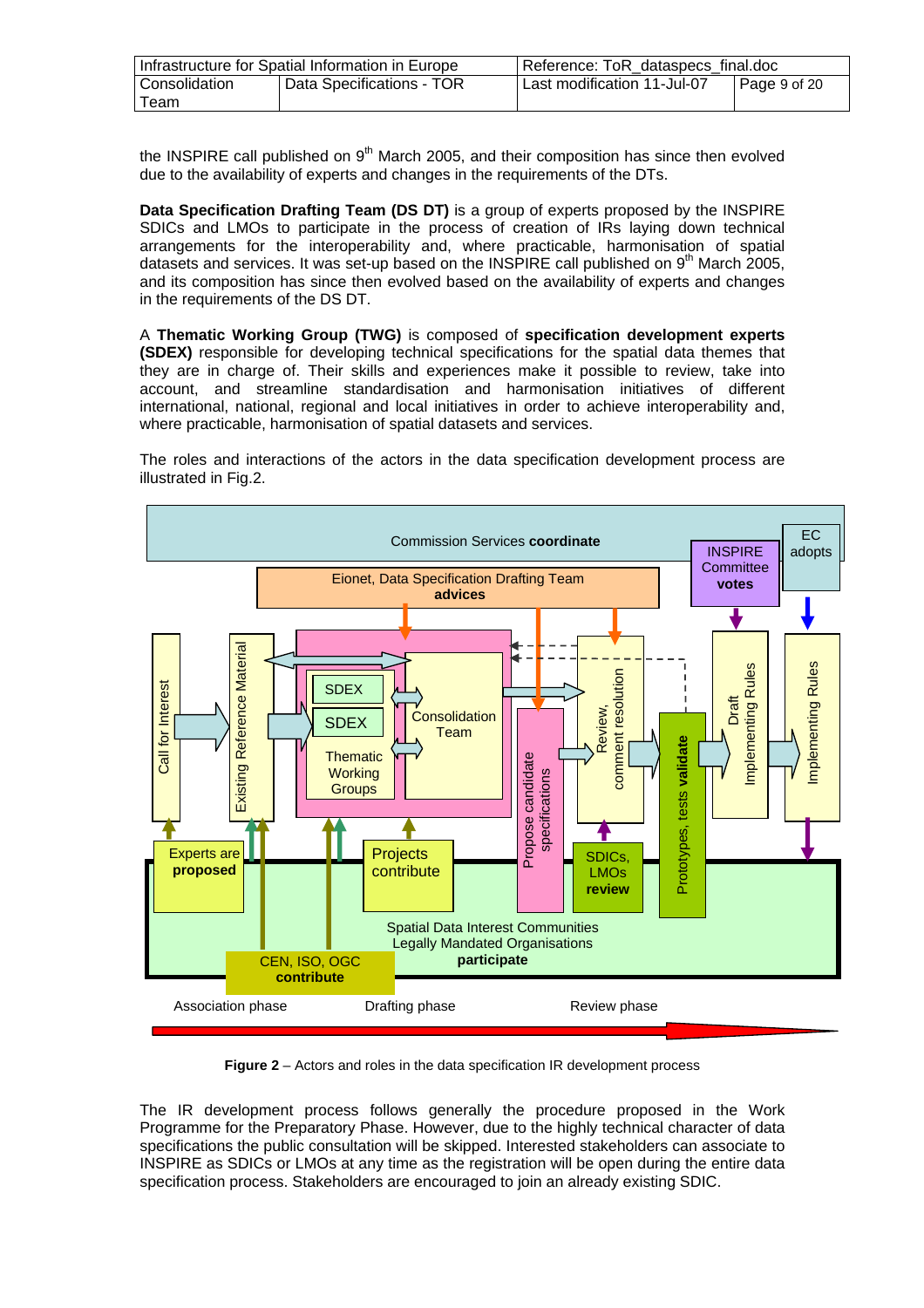<span id="page-9-0"></span>

| Infrastructure for Spatial Information in Europe |                           | Reference: ToR_dataspecs_final.doc |               |
|--------------------------------------------------|---------------------------|------------------------------------|---------------|
| Consolidation                                    | Data Specifications - TOR | Last modification 11-Jul-07        | Page 10 of 20 |
| Team                                             |                           |                                    |               |

In order to properly address the comments received from the SDICs and LMOs in the review phase, **comment resolution workshops** are foreseen. The objective of these workshops is to discuss diverging proposals between the SDICs, LMOs, and the TWG. In addition to the TWG members the representatives of the SDIC/LMO and other experts can be invited in order to elaborate a common position.

The role, mandate, and terms of reference of each actor are detailed in sequence from generic to more specific.

## *2.1 Consolidation Team*

#### **2.1.1 Background**

The CT is in charge for coordinating the IR development including the data specification process. The development of the IRs for data specifications is the responsibility of JRC. DG Environment, assisted by European Environment Agency will ensure the co-ordination with the needs of environmental policies, channelling the users' need in the specification process. The CT as a whole is responsible for strategic decisions and streamlining the activities related to the different components of the infrastructure.

#### **2.1.2 Mandate**

The interaction between the Commission Services, DTs and TWGs continues to be organised by the CT.

The data specification development should be user driven. The CT will provide the organisational framework for the collection of the user requirements and will maintain the list of international organisations under Article 7 of the Directive. Considering the proposal of the DS DT the CT will decide about grouping/linking themes together for specification development.

In the context of IR development for harmonised data the CT will decide which development scenario applies to a given spatial data theme, based on the results of an open call. The CT will seek the advice of the DS DT and Eionet to decide if candidate specifications proposed by a SDIC can be regarded as first draft for IR according to scenario 1.

The CT determines the composition of the TWG, selecting its members out of the experts proposed by the SDICs/LMOs (scenario 2) or individual experts (scenario 3). Whenever necessary the CT will consult any of the DTs or invite additional experts to solve specific technical questions or cross DT issues. As proposed by the TWG or the DS DT the CT may convene technical workshops to support the specification process.

The first draft of IR will be reviewed in the first place by DS DT, Eionet, and the CT. The CT will keep informed all the DTs through their CT contact points about the main developments. The CT will ensure coherence among IRs by consulting relevant expertise when needed and decide whether the IRs or their drafts already in place need maintenance.

The CT will organise the review within the SDICs and LMOs, including an eventual comment resolution workshop. Based on the proposal of the TWG in charge the CT will prepare the final draft of technical provisions and ensures its timely delivery to the services that are in charge for the legal process.

The CT will consider the requirements expressed by the DTs for different types of registers and identifies ways in which these can be published and maintained.

The Commission services will provide the appropriate communication channels (intranet, phone conference facilities) to the teams involved in the specification process. In order to keep the data specification process traceable and easy to follow the CT will maintain a specific calendar on the INSPIRE website.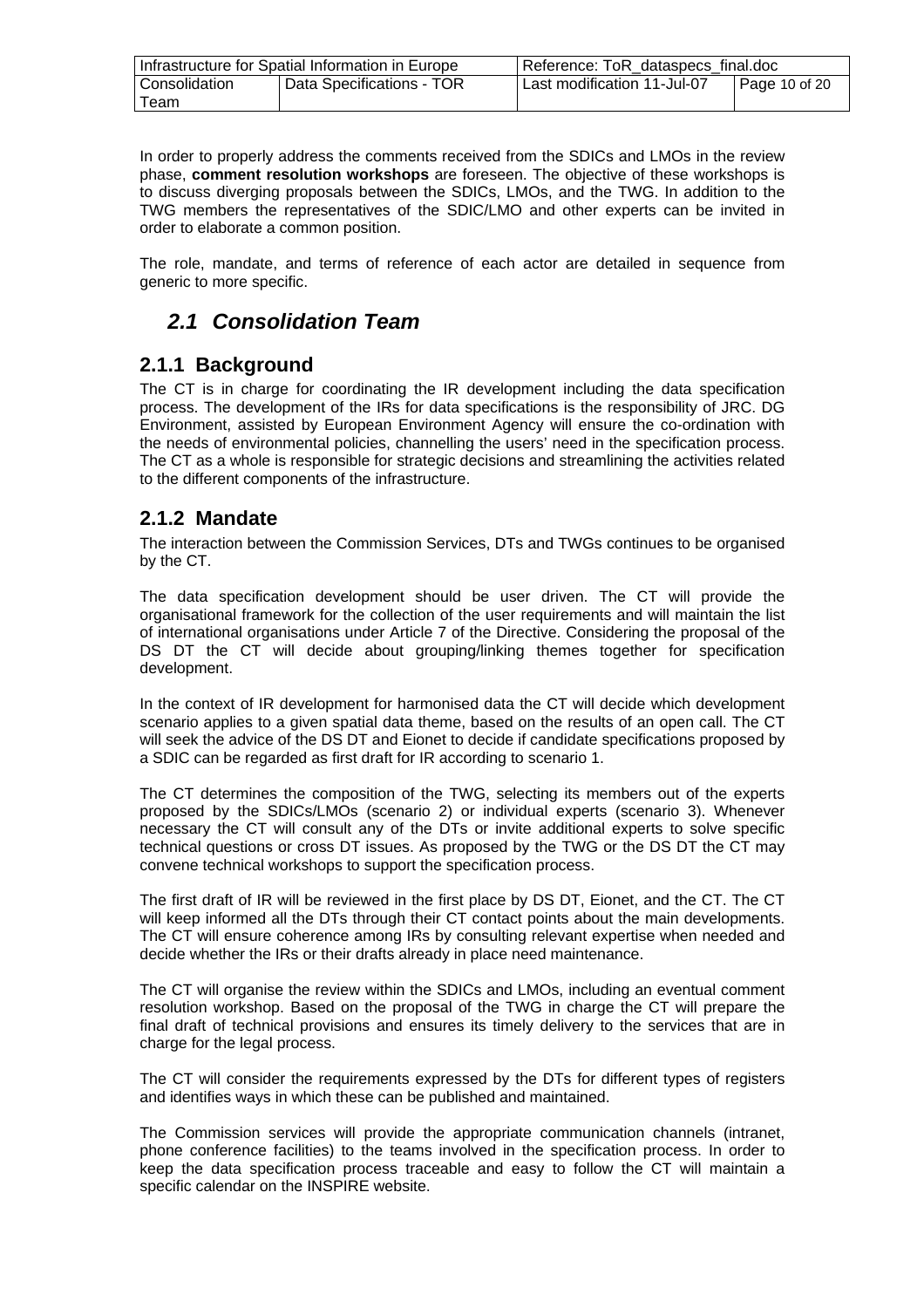<span id="page-10-0"></span>

| Infrastructure for Spatial Information in Europe |                           | Reference: ToR_dataspecs_final.doc                   |  |
|--------------------------------------------------|---------------------------|------------------------------------------------------|--|
| Consolidation                                    | Data Specifications - TOR | Last modification 11-Jul-07<br>$\vert$ Page 11 of 20 |  |
| Team                                             |                           |                                                      |  |

## **2.1.3 Timeframe**

The CT remains in place until the Commission decides to dissolve the CT.

## **2.1.4 Terms of Reference***[6](#page-10-0)*

The tasks and the role of the CT can be summarised as follows:

- to take strategic decisions connected to the IR development process
- to decide which specification scenario applies for a given theme,
- *to select and, if required, replace the experts for the TWGs*
- *to activate any DT to resolve specific cross DT issue raised by a TWG or DS DT,*
- *to invite additional expert to check cross theme consistency,*
- *to decide about theme grouping in IR development,*
- *to coordinate the collection of user requirements,*
- to maintain a list of organisations under international law according to Art.7,
- to organise technical workshop to support the specification process,
- to keep informed all the DTs about the main developments of the specifications,
- to organise the review within the SDICs and LMOs,
- *to convene comment resolution workshops, if necessary, following the consultation with SDICs and LMOs,*
- to consolidate the results of the review,
- to provide communication and meeting facilities,
- *to identify ways in which registers can be published and maintained,*
- *to forward the final draft to the legal procedure,*
- *to maintain the data specification calendar on the INSPIRE web-site,*
- *to identify any Community-funded projects that can develop data specifications for spatial data themes for which no candidate specifications are available;*
- *to liaise with other DGs of the Commission in order to ensure coherence between INSPIRE-related activities,*
- *to mobilise resources.*

## *2.2 The Spatial Data Interest Communities and Legally Mandated Organisations*

### **2.2.1 Background**

The IRs may have an impact on the way the stakeholder communities will manage their spatial data and associated services. Their support and participation in the design, review, and testing of the IRs results in mutual benefits for INSPIRE and their communities.

SDICs and LMOs are recognised as INSPIRE stakeholders once they have registered through the INSPIRE website.

### **2.2.2 Mandate**

SDIcs and LMOs are present in the entire data specification development process. One of their important roles is to provide reference materials for data specifications, both from user requirement and data provider parts.

Descriptions of user scenarios are valuable input for data specification development and will be used as reference materials. User requirements have to be understood as in line with environmental policy needs, and those policies that have an environmental impact. A typical INSPIRE use case address pan-European or cross border scenarios and may deal with multilingualism. The other important sources of reference material are the data providers and transformers that may submit their data product specifications or solutions for data integration.

E The new elements of the ToR as compared to the Work Programme for the Preparatory Phase are printed in *italics*.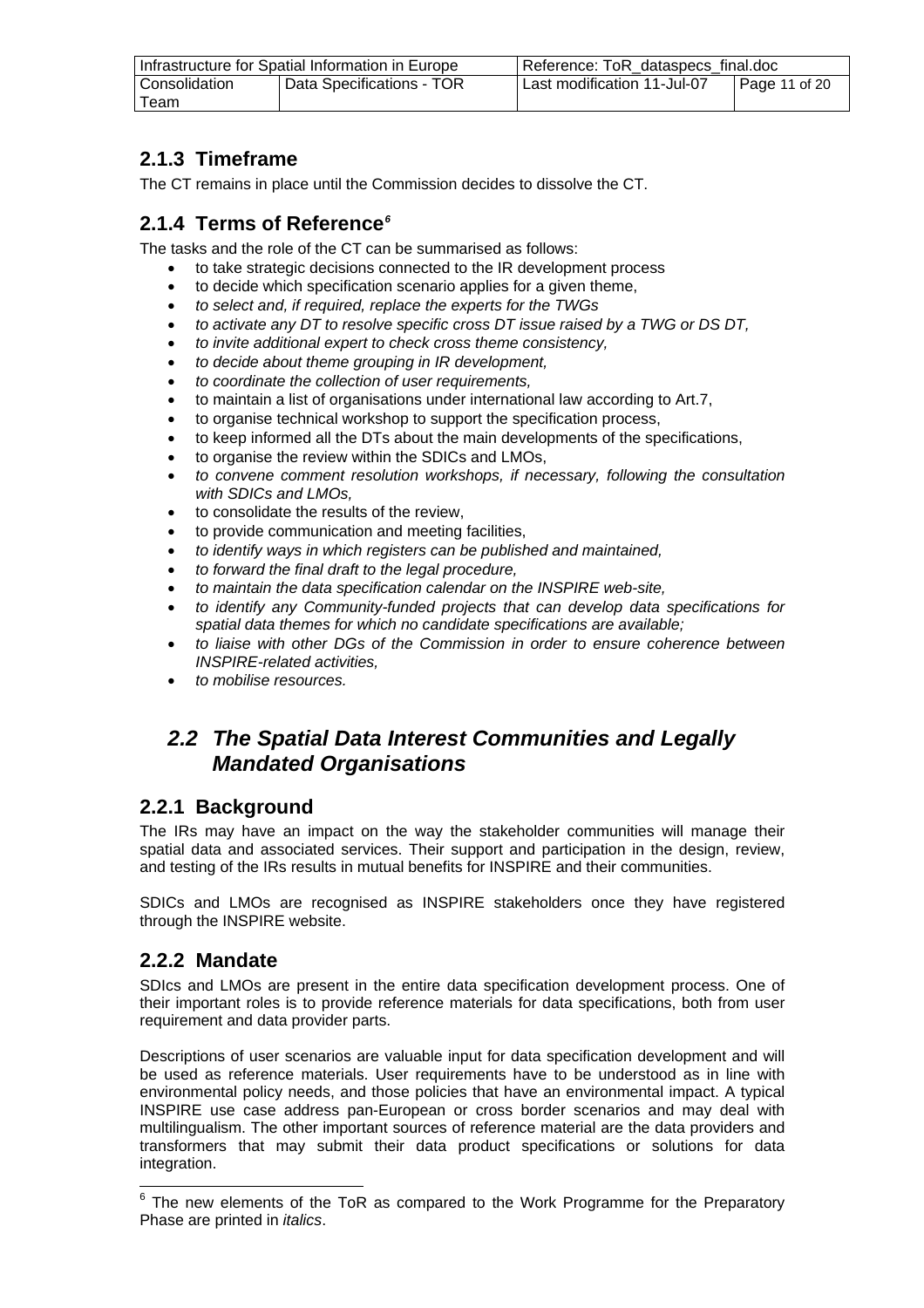<span id="page-11-0"></span>

| Infrastructure for Spatial Information in Europe |                           | Reference: ToR dataspecs final.doc              |  |
|--------------------------------------------------|---------------------------|-------------------------------------------------|--|
| Consolidation                                    | Data Specifications - TOR | Last modification 11-Jul-07<br>$P$ age 12 of 20 |  |
| Team                                             |                           |                                                 |  |

In the Preparatory Phase the INSPIRE stakeholders submitted more than 150 items relevant for data specifications. However, they are not evenly distributed amongst the spatial data themes, and the submitted materials are far from complete. SDICs and LMOs are invited therefore to submit additional materials for reference according to the roadmap of IR development given in section 5 of the INSPIRE Work Programme Transposition Phase 2007- 2009.

INSPIRE focuses on providing access to existing data through harmonised specifications. The harmonisation requirements are described in the GCM $^7$  $^7$ , which has been developed taking into account the existing initiatives of Member States, international and standardisation organisations. This principle will apply also in the data specification development phase, when the SDICs and LMOs have the possibility to put forward candidate specifications for INSPIRE under the conditions described in scenario 1, or propose resources for the specification development under scenario 2. **However it should be recognized that a single organisation normally cannot claim to be the single source for INSPIRE Implementing Rules.** It is expected that candidate specification will emerge from international networks of stakeholders. Even widely accepted and used specifications shall be verified against the user requirements and conformance to the GCM.

When no relevant candidate specifications are identified SDICs/LMOs are eligible to propose their capacities to work in one or several TWGs that are in charge for drafting IRs for a given theme as put forward in scenario 2 and 3. They can propose experts or testing capacities.

SDICs and LMOs continue to participate in the review process of draft IRs in a dedicated period. They have the possibility to compare draft IRs with their needs and current practices; they can carry out partial and full tests. Their observations have to be evaluated by the TWG responsible for the development of the given IR. In case of serious divergence between the proposed technical solutions or substantial comments on the impact of the specifications the representatives of the SDIC will be invited to the comment resolution workshop to put forward their position and find a common solution.

Given their specific position in the implementation of the Directive, relevant LMOs have a distinct role in testing the technical aspects together with analysing their likely impact.

SDICs through their networks can participate in awareness raising and in identifying training needs necessary for the implementation of INSPIRE.

The formal requirements for involvement in INSPIRE starts with the registration. The registration for SDICs and LMOs remains open during the entire IR development period, to provide the possibility for inclusion of those stakeholders that wish to join when a theme in their interest is being developed.

#### **2.2.3 Timeframe of work**

l

As laid down in the INSPIRE Work Programme, specification tasks are linked to dedicated deadlines. Each supporting activity therefore must be accorded to guarantee the timely delivery of inputs. For example reference materials should arrive before the specification of the related theme starts. Likewise candidate specification and capacity offers for scenario 2 have to arrive in such time that allows the CT to take decisions. For Annex I the deadline of submitting further reference materials, candidate specifications and proposing capacities for IR development is 30 September 2007.

The specification development process for Annex I themes lasts from November 2007 till August 2008, which will be followed by the internal review. In this period SDICs/LMOs are expected to support the work of their experts if they have been selected for a member of a TWG.

<sup>7</sup> [http://www.ec-gis.org/inspire/reports/ImplementingRules/inspireDataspecD2\\_5v2.0.pdf](http://www.ec-gis.org/inspire/reports/ImplementingRules/inspireDataspecD2_5v2.0.pdf)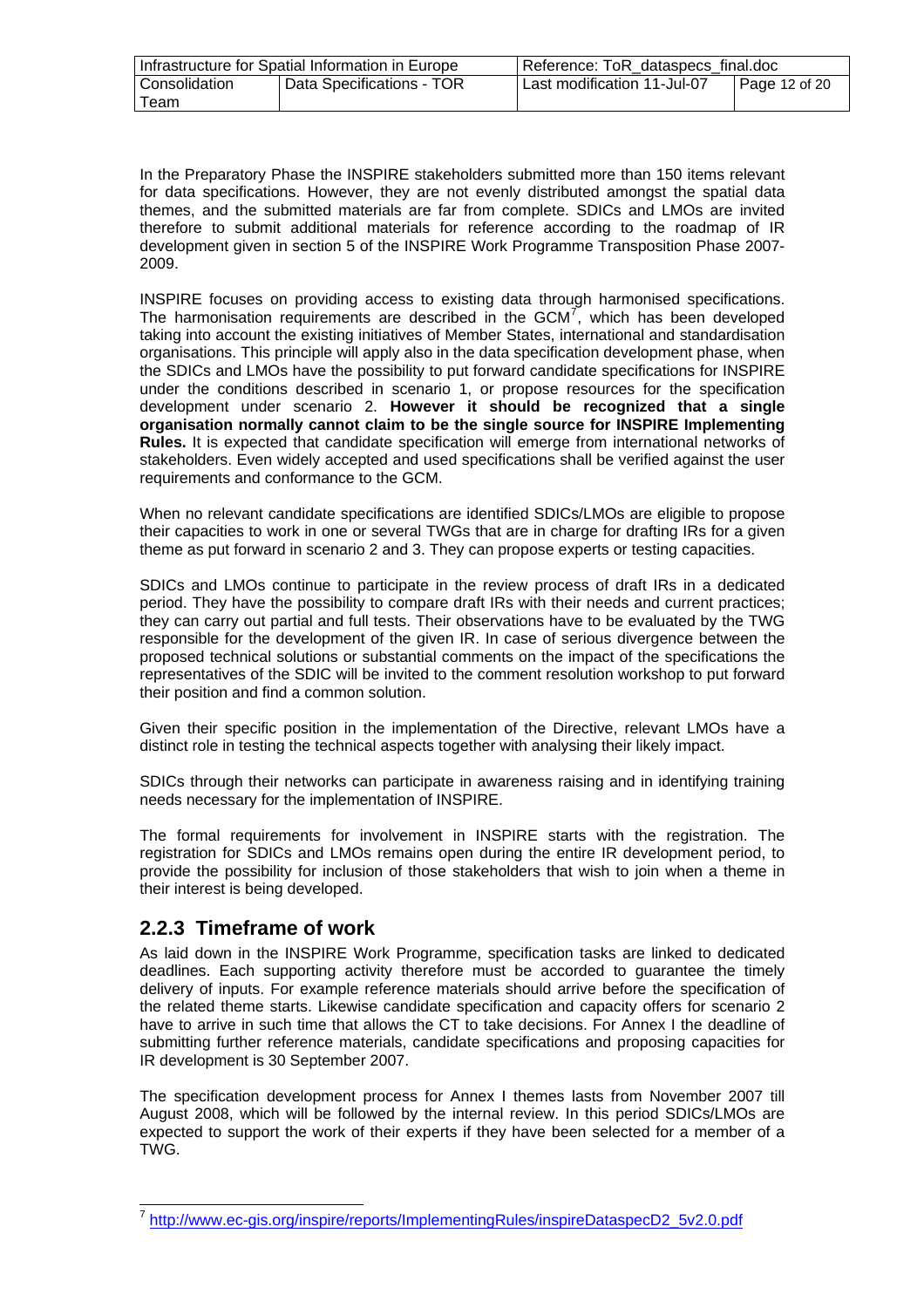<span id="page-12-0"></span>

| Infrastructure for Spatial Information in Europe |                           | Reference: ToR dataspecs final.doc           |  |
|--------------------------------------------------|---------------------------|----------------------------------------------|--|
| Consolidation                                    | Data Specifications - TOR | Last modification 11-Jul-07<br>Page 13 of 20 |  |
| Team                                             |                           |                                              |  |

The consultation with the SDICs and LMOs for Annex I theme starts in the second half of November 2008 and lasts till the second half of January 2009. SDICs and LMOs are invited to run tests or prototypes based in this draft and deliver the results by the end of January 2009.

### **2.2.4 Terms of reference**

The different roles of the SDICs and LMOs in the drafting, reviewing and testing of the IRs for harmonised data specifications are the following:

- to identify and describe user requirements,
- to provide reference material,
- to participate in testing the technical specifications
- to participate in the review process of the draft Implementing Rules,
- to develop, operate and evaluate implementation pilot,
- to provide cost-benefit aspects of implementation,
- to develop initiatives for guidance, awareness raising and training in relation with the INSPIRE implementation,
- *to propose candidate specifications for INSPIRE,*
- *to propose experts for one or several TWGs responsible for IR development,*
- *to participate in the comment resolution workshops convened by the Commission.*

# *2.3 EEA Eionet*

#### **2.3.1 Background**

Based on Article1 of the Directive, INSPIRE should be established for purposes of Community environmental policies or policies and activities that may have an impact on environment. Therefore it should meet the requirements of environmental applications expressed though different user requirements and use-cases. Recital 29 of the Directive underlines the importance of the EEA and EIONET contributing actively to INSPIRE since they ensure the flow of policy-relevant environmental information between Member States and the Community institutions. As such they represent a fundamental user community.

### **2.3.2 Mandate**

The specification process should start and end at the users: their requirements have to be collected and considered. Likewise the draft specifications should be verified against these requirements. The Eionet has set up networks for information flow between representative users. Thus its participation is crucial in developing the IRs.

When candidate specifications are submitted by a SDIC or LMO the CT will be advised by the Eionet about the fitness for purpose of the proposal from users' point of view.

When data specifications are developed according to scenario 2 and 3 the TWG should consider the user requirements and evaluate them. The Eionet is supposed to advise the TWGs in highlighting to most relevant application scenarios for INSPIRE. When version 1.0 of the specifications is ready, Eionet will participate in the internal review. The TWGs have to consider the proposals of Eionet; in case of discrepancies between the specifications and the user requirements the specification process, based on the recommendation of the Eionet and the decision of the CT, may be reiterated using the use-cases recommended by Eionet experts.

Eionet and their members will equally participate in the review within the SDICs and LMOs In the testing phase Eionet is expected to propose user scenarios requiring data integration from different Member States across different spatial data themes.

The experts participating in the validation process against the user requirements are jointly nominated by the Eionet and EEA.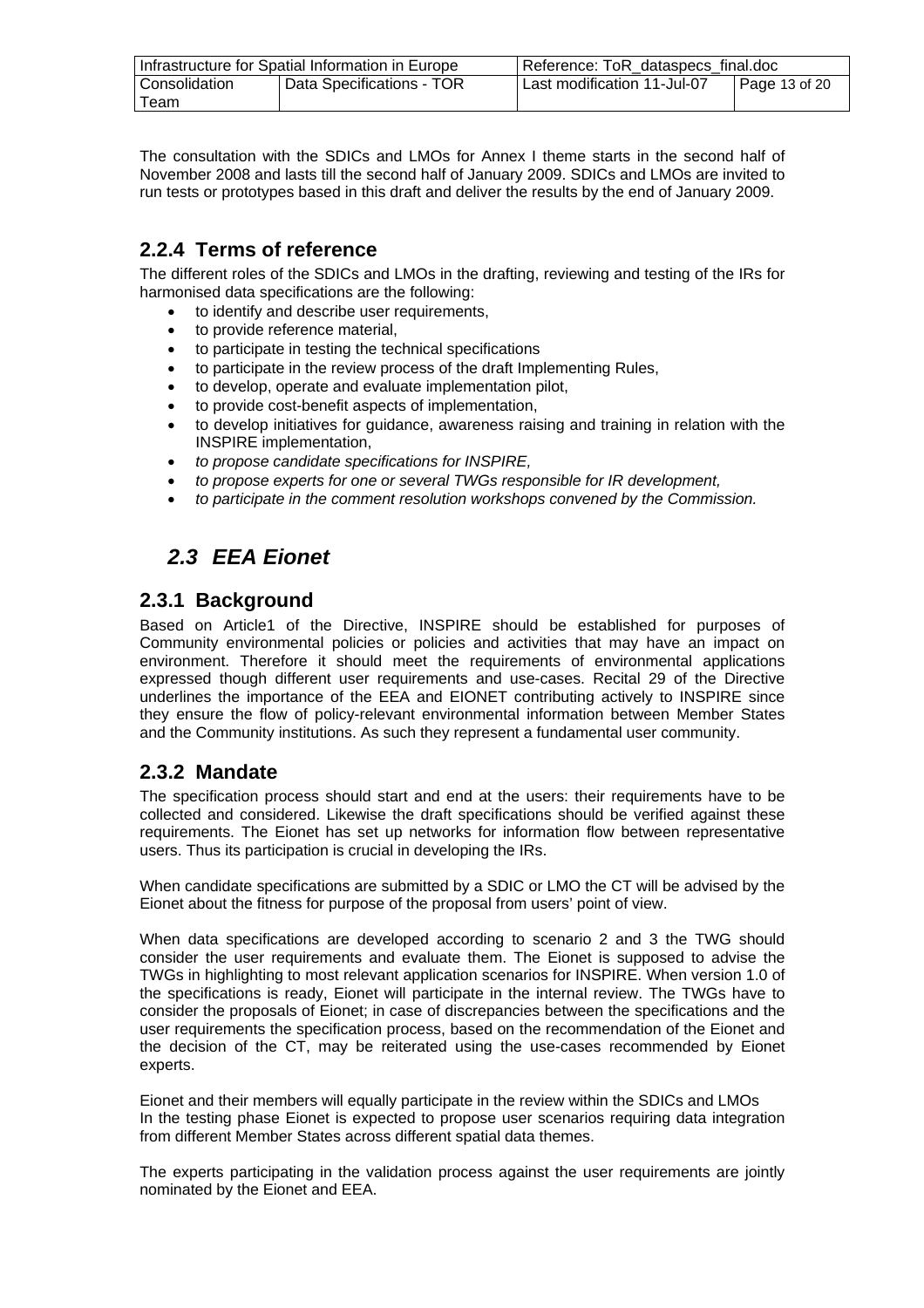<span id="page-13-0"></span>

| Infrastructure for Spatial Information in Europe |                           | Reference: ToR dataspecs final.doc                   |  |
|--------------------------------------------------|---------------------------|------------------------------------------------------|--|
| Consolidation                                    | Data Specifications - TOR | Last modification 11-Jul-07<br>$\vert$ Page 14 of 20 |  |
| Team                                             |                           |                                                      |  |

### **2.3.3 Timeframe of work**

The generic timeframe of work is in line with the roadmap given in the Work Programme 2007-2009. However for Annex I data already 4 peaks of activities can be identified:

- October 2007: In case of eventual submission under scenario I the specification have to be validated against the recognised user requirements;
- December 2007 January 2008: validation of requirements lists proposed by the DT;
- June 2008: Proposal application scenario for testing Annex I specifications;
- September 2008: Internal review of draft specifications (version 1.0) for Annex I.

#### **2.3.4 Terms of reference**

People involved in Eionet are eligible to answer the new calls for expression of interest for the members of the TWGs. However, those experts that are eventually selected to become a member of a TWG will not participate in the tasks listed bellow in order to avoid a possible conflict of interest.

The different roles of the Eionet in the drafting, reviewing and testing of the Implementing Rules can therefore be summarized as follows:

- *Validate candidate specifications submitted under scenario 1,*
- *Review and validate the initial requirement list drawn up by the TWGs,*
- *Propose use-cases for specification development and testing,*
- *Participate in the internal review,*
- *Participate at the comment resolution workshops,*
- *Participate in the review within the stakeholders.*

## *2.4 Drafting Teams*

#### **2.4.1 Background**

DTs are responsible for drafting IRs related to different components of the infrastructure: metadata, data, network services, and data sharing, as well as those related to implementation monitoring. Due to the specific tasks that the DS DT plays in the data specification process its roles and TOR will be described separately in chapter 2.5.

### **2.4.2 Mandate**

SDI components cannot be developed in isolation. Their interrelation should be kept in mind in order to take measures when coherence and technical solutions require so.

Many of the data specification elements of ISO 19131:2007 will serve as metadata. In addition, evaluation metadata for the themes can be specified by the TWG. The TWGs naturally will take into account the provisions of the metadata IR (or its draft). Similarly the draft IRs of data specification need to be checked from the metadata point of view.

The data specification and network services are also interlinked. Data encoding depend on the download services, WFS or WCS should be defined in accordance of the data to be transmitted. If there is a need for specifying portrayal, this can be done in collaboration of NS DT, DS DT and the TWGs.

In many Member States rights for use of spatial data depends on the technical characteristics. Therefore the final specifications of the themes may have an effect on the IRs on data sharing.

The question what to monitor (e.g. which datasets) can be decided based on the final specification of the spatial data themes. This is a valuable input both for the MR DT and the Member States. The concrete technical solutions may influence the methods of indicator generation for monitoring.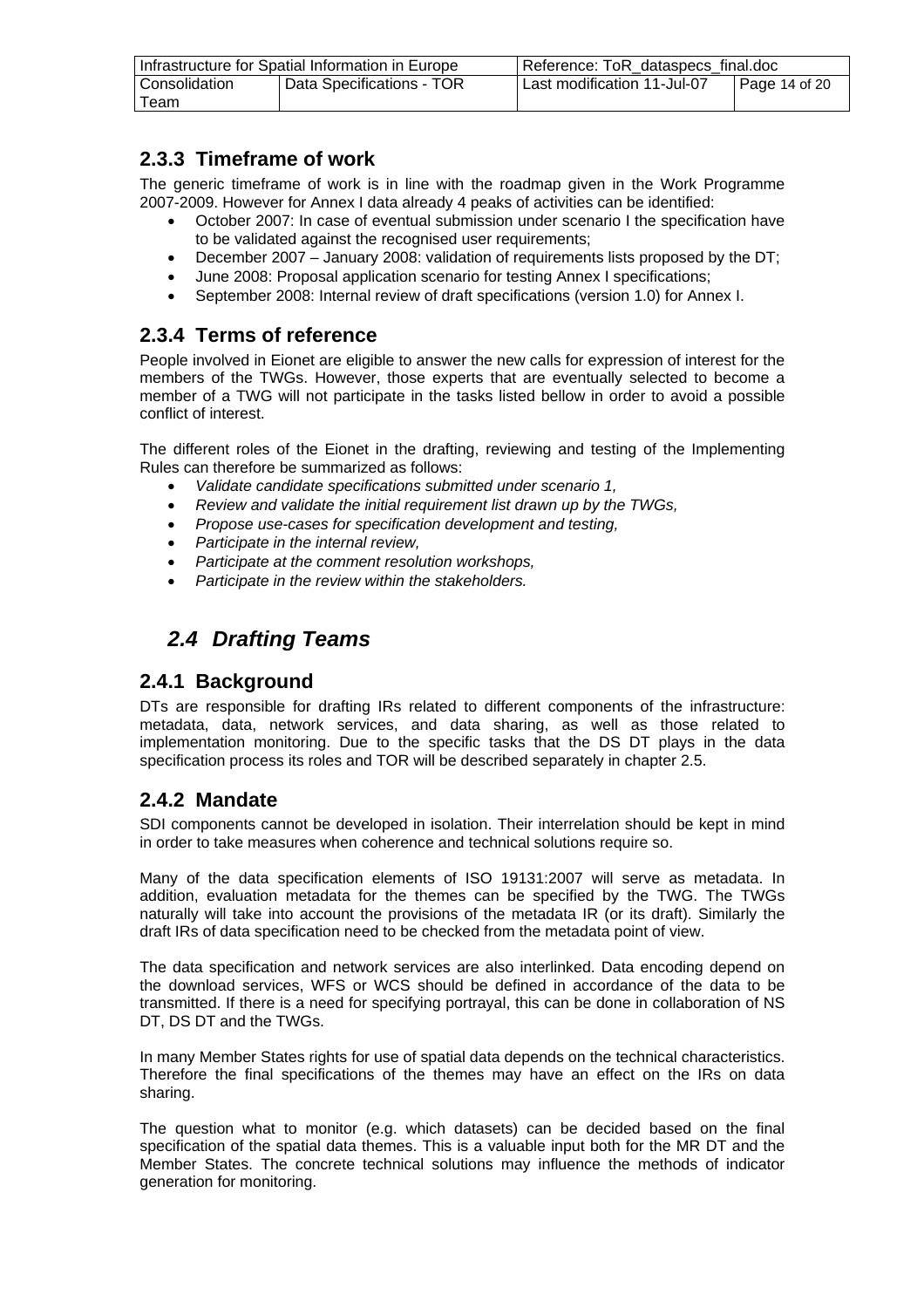<span id="page-14-0"></span>

| Infrastructure for Spatial Information in Europe |                           | Reference: ToR_dataspecs_final.doc                   |  |
|--------------------------------------------------|---------------------------|------------------------------------------------------|--|
| Consolidation                                    | Data Specifications - TOR | Last modification 11-Jul-07<br>$\vert$ Page 15 of 20 |  |
| Team                                             |                           |                                                      |  |

Naturally these are only examples; in the process of the work many other aspects may occur. Therefore all the DTs must be kept informed about the developments of the data specifications. The CT may ask any of the DTs to take actions when a concrete technical or procedural problem requires doing so.

The DTs will be notified about the drafts delivered by the TWGs. The DTs are expected to check how much data specifications are in line with their technical or legal provisions. In case of discrepancies the CT will take appropriate measures.

### **2.4.3 Timeframe**

Because of the interrelations it is highly desirable that interactions between data specifications and metadata, network services, data sharing and monitoring take place during the entire data specification process. However the timeframes of various DTs differs from that of data specifications. If a DT is still in the place the CT will consult it whenever a cross component issue comes up. In other cases the CT will find an appropriate structure to achieve the resolution of the problem.

In case of Annex I the Internal review of draft specifications (version 1.0) is foreseen in September 2008, where all the DTs in place are expected to contribute.

### **2.4.4 Terms of Reference**

The different roles of the DTs other than Data Specification in the drafting, reviewing and testing of the Implementing Rules can therefore be summarized as follows

- Advise the TWGs on technical and procedural questions on the request of the CT
- *Check whether the application specification generate a need for amending the drafts, or the IR already in place.*

Regardless of their membership the experts of the DT are eligible for membership in the TWGs. Such TWG members do not exercise their rights stemming the DT membership when the drafts of that TWG are discussed.

Regardless of their membership the experts of the DT are also eligible to represent their SDIC/LMO at the comment resolution workshops

# *2.5 Data Specification Drafting Team*

### **2.5.1 Background**

The main task of the DS DT in the preparatory phase was to elaborate the GCM, to propose a repeatable methodology for specification development, to define a starting point for each theme in terms of use examples, recognised requirements, initiatives already in place and overlaps / internal relationships between the themes and to provide guidelines on data encoding.

The findings and the rules to be applied in developing the IR are summarised in the following base documents:

- D 2.3 Definition and scoping of the Annex themes<sup>[8](#page-14-0)</sup>
- D 2.5 Generic Conceptual Model<sup>[9](#page-14-0)</sup>
- D 2.6 Methodology for the development of data specifications<sup>[10](#page-14-0)</sup>
- D 2.7 Guidelines for the encoding of spatial data $11$

These documents are the prime reference materials for developing the theme specifications; their provisions shall be rigorously followed in order to achieve overall consistency in the

 $\overline{a}$ 

<sup>&</sup>lt;sup>8</sup> [http://www.ec-gis.org/inspire/reports/ImplementingRules/inspireDataspecD2\\_3v2.0.pdf](http://www.ec-gis.org/inspire/reports/ImplementingRules/inspireDataspecD2_3v2.0.pdf)

<sup>9</sup> [http://www.ec-gis.org/inspire/reports/ImplementingRules/inspireDataspecD2\\_5v2.0.pdf](http://www.ec-gis.org/inspire/reports/ImplementingRules/inspireDataspecD2_5v2.0.pdf)

<sup>10</sup> To be published in August 2007<br><sup>11</sup> to be published in October 2007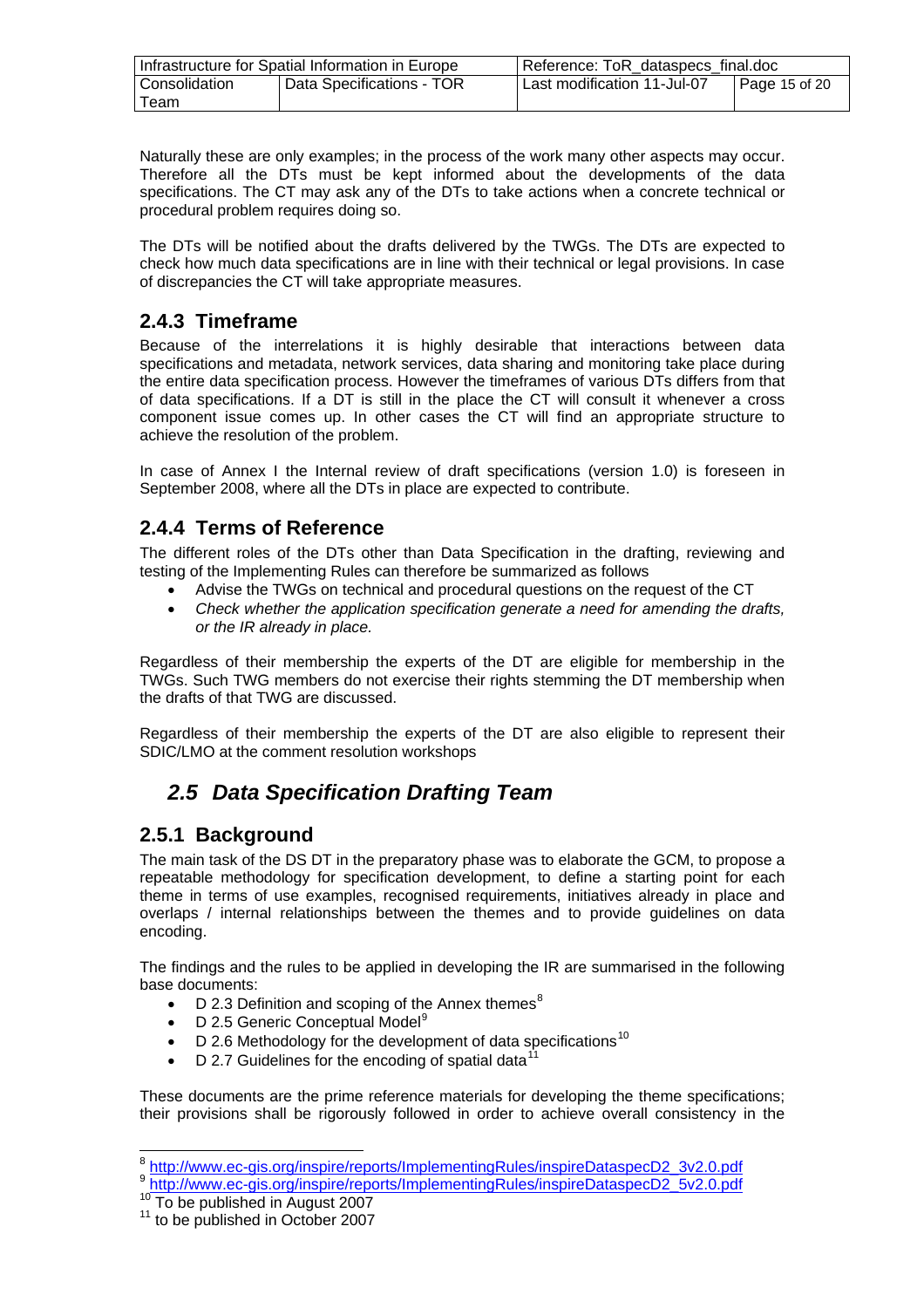<span id="page-15-0"></span>

| Infrastructure for Spatial Information in Europe |                           | Reference: ToR_dataspecs_final.doc                   |  |
|--------------------------------------------------|---------------------------|------------------------------------------------------|--|
| Consolidation                                    | Data Specifications - TOR | Last modification 11-Jul-07<br>$\vert$ Page 16 of 20 |  |
| Team                                             |                           |                                                      |  |

process. The data specification process of the themes however may yield results that have generic effect. In this case the DS DT has the responsibility to update the respective base document.

### **2.5.2 Mandate**

The field of activities of the DS DT in the data specification phase is twofold. On one hand the DT continues being in charge for the conceptual framework, which enables to keep coherent the specification development of the 34 spatial data themes of the Directive. They update the GCM if a generic concept is resulted from the data specifications. On the other hand the DT serves as an advisory group providing guidance to the TWGs and advising the CT in decisions concerning the coherence of the specification process and conformance to the GCM.

The members of the DT have the best knowledge to advise the TWGs and the CT concerning the conformance to the GCM and the coherence of the specification process. Consequently DS DT will remain in place throughout the specification process; they will participate in the review of candidate specifications submitted according to scenario 1 and the drafts delivered by the TWGs according to scenarios 1 and 2.

The DT may propose to the CT to group several themes together if overall consistency requires so, or the grouping may lead to economies in the resources involved. The DT may recommend to the CT to involve additional expertise to ensure consistency between the spatial data themes.

DS DT participates in the first review cycle together with the CT and Eionet, before the draft is sent to the SDICs and LMOs. The observations of the DT must be carefully analysed by the TWG. The representative(s) of the DT will be also invited to the eventual comment resolution workshop aimed at resolving problems after the review by the SDICs and LMOs.

### **2.5.3 Timeframe of work**

The DS DT remains in place throughout the data specification process, until May 2012. In connection of data specification development of Annex I two peak working period can be already identified:

- October of 2007: In case of eventual submission under scenario 1 the specifications have to be checked for conformance to the GCM;
- September 2008: Internal review of draft specifications (version 1.0) for Annex I.

### **2.5.4 Terms of Reference**

The different roles of the Data Specification DT in the drafting, reviewing and testing of the Implementing Rules can therefore be summarised as follows.

- *to propose grouping of themes for bundled /simultaneous Implementing Rules development,*
- *to advise the TWGs and the CT on issues of conformance to the INSPIRE Generic Conceptual Model,*
- *to advise the TWGs and the CT on issues of overall coherence of the specification process,*
- *to advise the CT on issues of consistency between the themes*
- *to update the INSPIRE conceptual framework documents if the need is identified*
- *to participate in the internal review of the draft Implementing Rules for Data Specifications*
- *to participate at the comment resolution workshop upon the review within the SDICs/LMOs.*

Regardless of their membership the experts of the DT are eligible for membership in the TWGs. Such TWG members do not exercise their rights stemming the DT membership when the drafts of that TWG are discussed.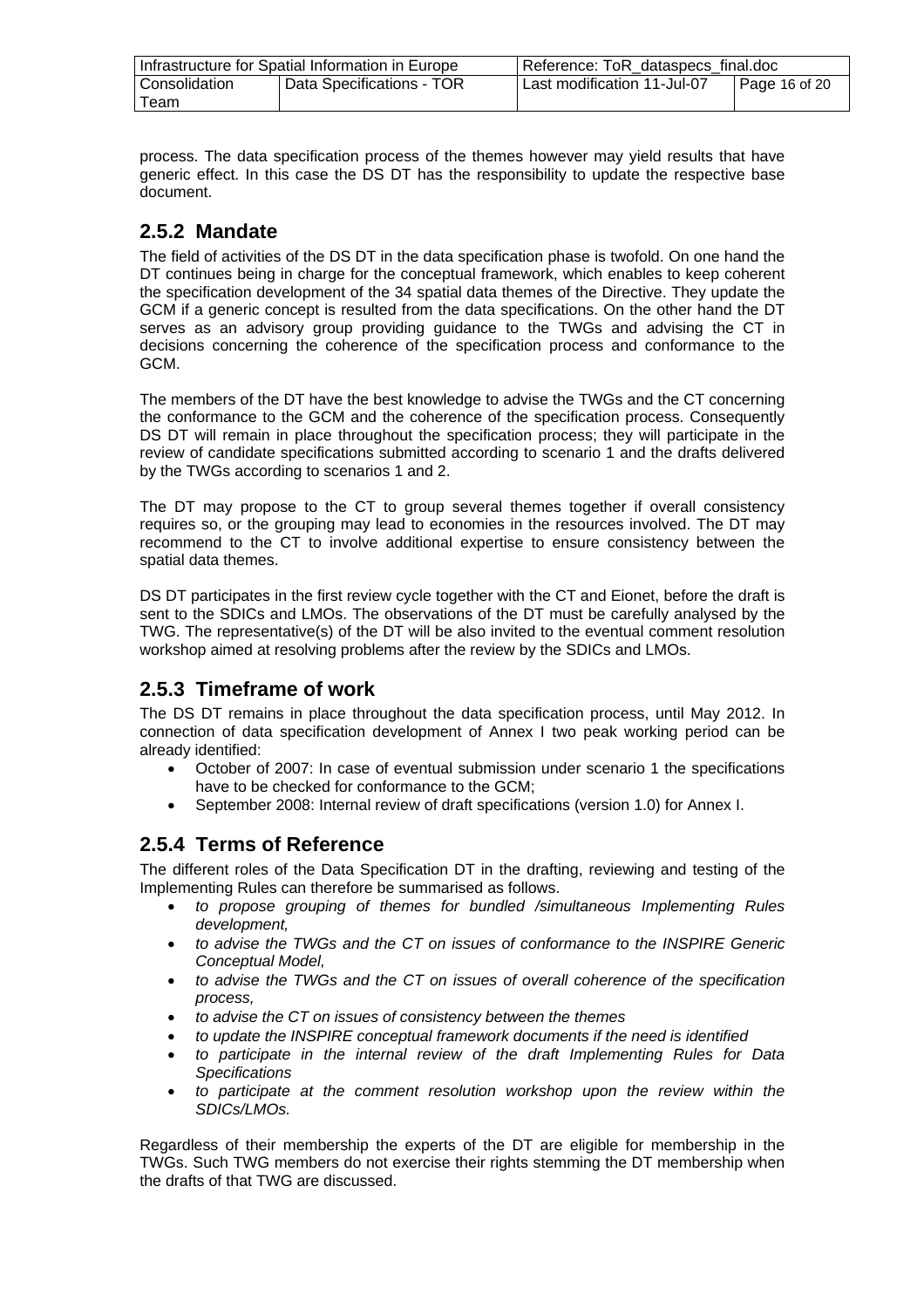<span id="page-16-0"></span>

| Infrastructure for Spatial Information in Europe |                           | Reference: ToR_dataspecs_final.doc           |  |
|--------------------------------------------------|---------------------------|----------------------------------------------|--|
| Consolidation                                    | Data Specifications - TOR | Last modification 11-Jul-07<br>Page 17 of 20 |  |
| Team                                             |                           |                                              |  |

Regardless of their membership the experts of the DT are also eligible to represent their SDIC/LMO at the comment resolution workshops.

# *2.6 Thematic Working Groups*

#### **2.6.1 Background**

The TWG consist of one facilitator, one editor and a number of domain experts. The domain experts will be proposed by the SDICs and LMOs and selected by the CT when scenario 2 applies. In case of scenario 3 there are two possibilities. The first one is that the CT identifies one or more Community-funded projects the experts of which will constitute a TWG, and the second possibility is that the CT will select the experts from the list drawn up following an open call of expression of interest<sup>[12](#page-16-0)</sup>. In both scenarios (2 and 3), the facilitator and the editor are nominated by the CT.

### **2.6.2 Mandate**

In case when no candidate specifications are proposed according to scenario 1, Implementing Rules will be drafted by the TWGs. Each theme listed in the annexes of the Directive is designated by the CT to only one TWG. One TWG can be in charge for developing technical specifications for one or several themes.

The TWG will analyse the submitted use-cases. The validated use-cases will be used then for the specification development and defining the corresponding data requirements. In the validation process the TWG will consider the opinion of the experts of the Eionet.

Besides of the user requirements existing data harmonisation and standardisation initiatives must be analysed in order to avoid duplications. Careful considering of the reference materials submitted by the stakeholders will provide input to the "as is" and "gap" analysis in the specification process. The process of developing INSPIRE data specifications is described in more details in D 2.6 Methodology for the development of data specifications.

The technical provisions of the Implementing Rules will be prepared according to ISO 19131:2007 (Data product specifications) and the development process will be governed by the INSPIRE conceptual framework detailed in chapter 2.5.1.

Whenever possible, the TWG will use the terminology, spatial object types, and other items already present in the INSPIRE registers. When new spatial object types, attributes, code lists or other elements need to be specified the TWG will seek advice of the DS DT and provide the appropriate new entries to the CT.

The TWG can request the CT to appoint additional expertise both for consistency checking from point of view of other INSPIRE spatial data themes and also for resolving specific technical problems. The CT decides about the necessary measures ranging from employment of additional experts from other domains to organising a technical workshop. The latter will be used mainly for solving cross-thematic issues of major importance.

The specification process shall be carefully documented and referenced; in case of competing solutions consideration should be given to technical and organisational aspects, and likely impacts. As an accompanying material this document will be published together with the draft IR to make the process transparent to the stakeholders.

In order to make results and benefits of INSPIRE visible for political decision makers and the broad public the TWGs are supposed to propose an easy-to–understand use example with a graphical illustration to the CT.

l

 $12$  To be published in September 2007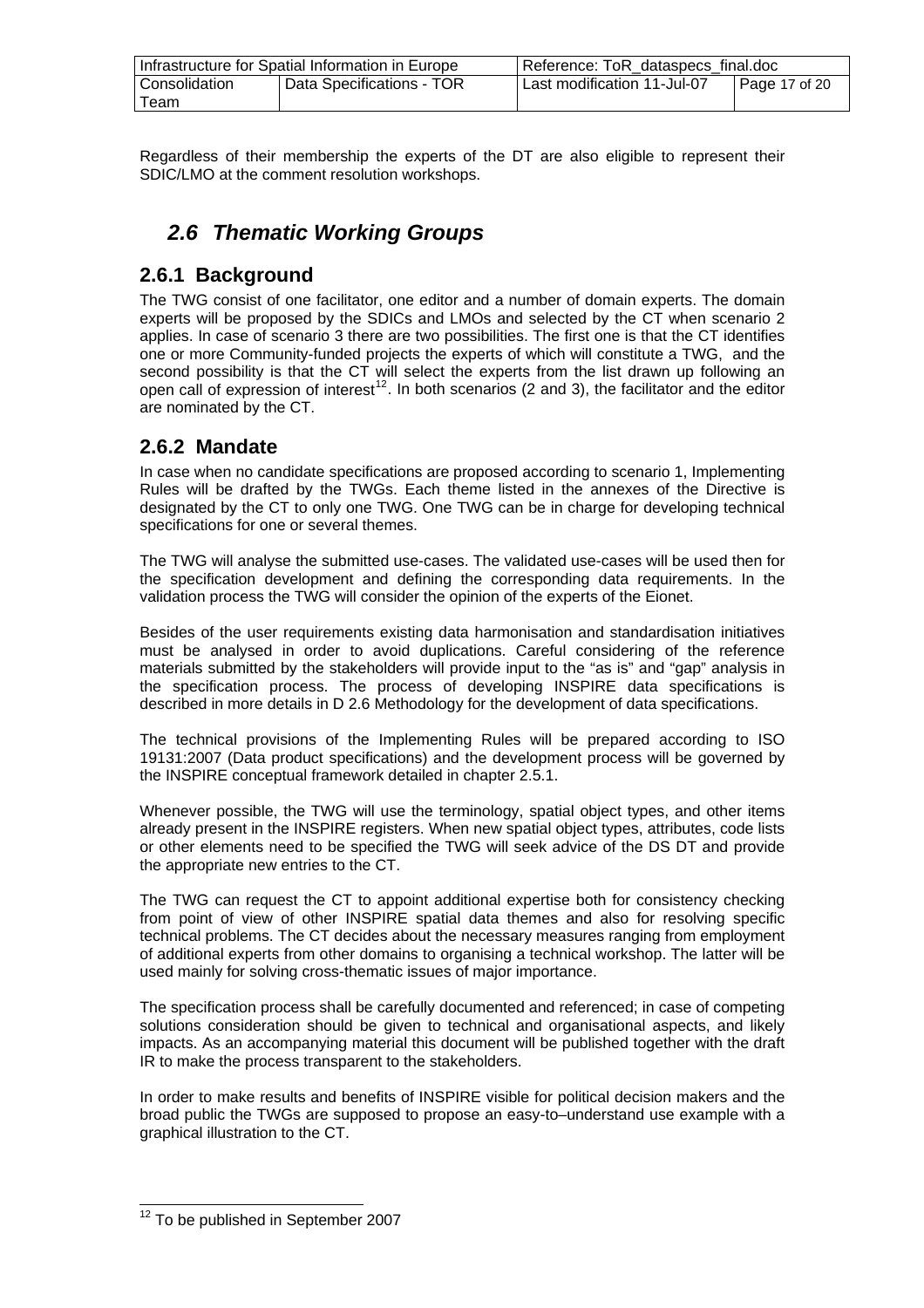<span id="page-17-0"></span>

| Infrastructure for Spatial Information in Europe |                           | Reference: ToR dataspecs final.doc           |  |
|--------------------------------------------------|---------------------------|----------------------------------------------|--|
| Consolidation                                    | Data Specifications - TOR | Last modification 11-Jul-07<br>Page 18 of 20 |  |
| Team                                             |                           |                                              |  |

The proposed draft IR (version 1.0) will be reviewed in first place by the DS DT, the CT, and the Eionet. The main objectives of this review is

- to clarify how the user requirements are met,
- to check conformance to the INSPIRE conceptual framework, especially conformance to the GCM
- to verify overall consistency.
- and to provide feedback whether IRs already in place or the base data specification documents need maintenance.

The TWG is expected to carefully analyse the comments and complete/modify the draft when the proposed measures are supported by the parties. In order to resolve diverging proposals the CT will provide facilities for further discussion. The final decision will be taken by the CT. The results of the review are summarised in version 2.0 of the draft, which will be made available for the SDICs and LMOs for review and testing.

The comments received from the SDICs will be analysed by the TWG. Each comment and proposal shall be considered; in case of rejection the decision has to be reasoned. In case of serious divergence between the proposed technical solutions or substantial comments on their likely impacts, the TWG informs the CT, which provides further discussion forums, including a comment resolution workshop. The representative of the SDIC/LMO concerned is invited to this workshop to explain their position and find the common resolution.

### **2.6.3 Timeframe of work**

The TWGs are expected to follow the timeframes set in the roadmap in the Work Programme for the transposition phase. The workload of the members of TWGs is estimated as 60-90 working days over the specification period of Annex I between November 2007 and April 2009.

### **2.6.4 Terms of reference**

The different roles of the TWGs in analysing, drafting and reviewing of the Implementing Rules can therefore be summarised as follows.

- to analyse and take into account, when appropriate, the reference materials and the user requirements submitted by the INSPIRE stakeholders for the specific spatial data theme,
- to analyse and take into account the standards developed by organisations established under the international law (Article 7(1) of the Directive),
- to seek advise of the Eionet at the initial identification of requirements and any time when there is a need to do so.
- to apply the INSPIRE conceptual framework to ensure conformance to the INSPIRE Generic Conceptual Model and overall consistency in specification development process applying the agreed methodology (D2.3, D2.5, D2.6, D2.7)
- to develop technical specifications for the IR(s) they are considering,
- to apply, whenever possible, the terminology, coordinate reference system, the feature catalogue, and other items maintained in the INSPIRE registers
- to propose via the CT newly specified items or changes to existing items to the maintainers of the registers,
- to ensure consistency, when appropriate, by cross-theme checking
- to propose to the CT to assign an expert from other domain or to organise a technical workshop especially in case of cross thematic issues
- to document the specification process with full references and justifications,
- to analyse and consolidate the comments received from the CT and DS DT in the first review cycle
- to analyse and consolidate the results of the review and the testing results from the SDICs and LMO and assist the CT in conflict resolution
- to follow the timeframe of the work programme and the INSPIRE Directive
- to deliver the following documents:
	- o Analysis of the reference materials;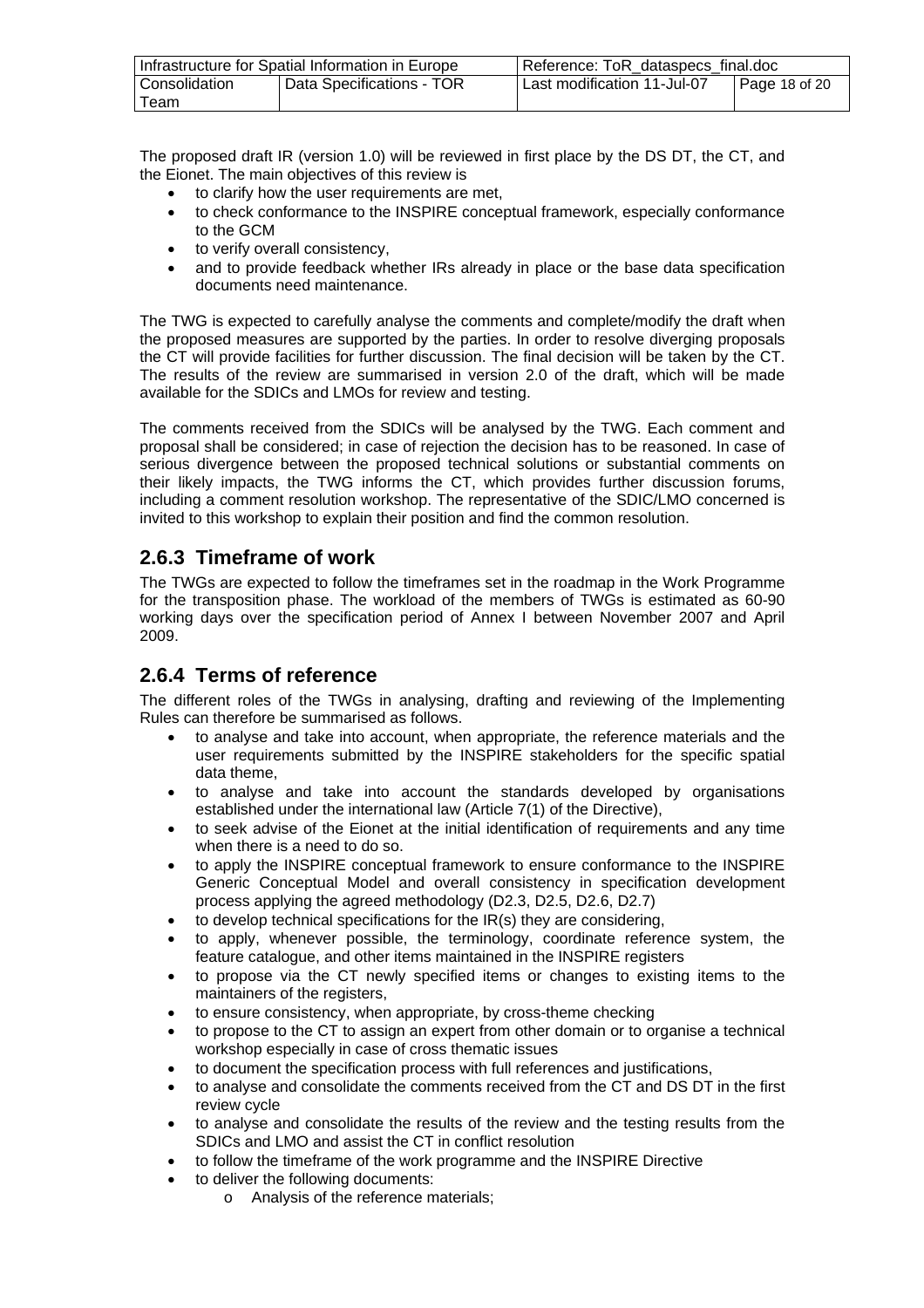<span id="page-18-0"></span>

| Infrastructure for Spatial Information in Europe |                           | Reference: ToR_dataspecs_final.doc           |  |
|--------------------------------------------------|---------------------------|----------------------------------------------|--|
| Consolidation                                    | Data Specifications - TOR | Last modification 11-Jul-07<br>Page 19 of 20 |  |
| Team                                             |                           |                                              |  |

- o Analysis of the user requirements and documentation of the use-case development;
- o Resolutions of the comments submitted by the stakeholders in frame of reviewing the draft data specifications;
- o Data specifications to be included in the draft IR;
- o Provide material that can be used for communication purposes..

## *2.7 Specification development experts*

### **2.7.1 Background**

Based on their expertise in SDI architectures, information modelling, standardisation, specification implementation and thematic requirements the TWG members integrate and streamline data specification initiatives according to the identified environmental user requirements. The experts act as domain experts, facilitators or editors.

### **2.7.2 Mandate**

**Domain experts** are supposed to bring user requirements and/or implementation aspects; to provide expertise about the thematic domain and the data to be used in the application. Domain experts may be invited on case-by case basis to accomplish cross-theme consistency checking when there is a need to do so.

The **facilitator** manages the specification process and ensures that all data harmonisation requirements are identified and adequately addressed and the methodology is followed. The facilitator has to have an in-depth knowledge of the GCM and has to be familiar with the specification methodology. General overview of the domain is also necessary. She/he acts as main contact point for the CT, Eionet and DS DT. The facilitator forwards new concepts for inclusion in the INSPIRE glossary to the CT.

The **editor** is responsible for documenting the data specifications including the application schema according to the template provided in D2.6. She/he will participate in the specification process being responsible for preparation of the document listed in chapter 2.6.4.

## **2.7.3 Timeframe of work**

Please refer chapter 2.6.3.

### **2.7.4 Terms of reference**

The role of domain expert can be summarised as follows:

- *to analyse and take into account, when appropriate, the reference materials, the user requirements, and the standards developed by organisations established under the international law (Article 7(1) of the Directive),*
- *to apply the INSPIRE conceptual framework to ensure conformance to the INSPIRE GCM and overall consistency in specification development process applying the agreed methodology (D2.3, D2.5, D2.6, D2.7)*
- *to develop technical specifications for the IR(s)*
- *to assist the CT in comment resolution.*

The role and tasks of the facilitator are as follows:

- *to guide the specification development process*
- *to act as contact point of the TWG*
- *To ensure that the GCM and the specification methodology are applied and followed*
- *to ensure that the terminology, the feature catalogue, and other items maintained in the INSPIRE code lists are applied*
- *to forward new concepts and other relevant information to the CT for maintenance.*
- The tasks and the role of the editor are as follows:
	- *to participate in different steps of the specification process,*
	- *to prepare the documentation of the data specifications of the theme together with the application schema presented in a conceptual schema language (UML).*